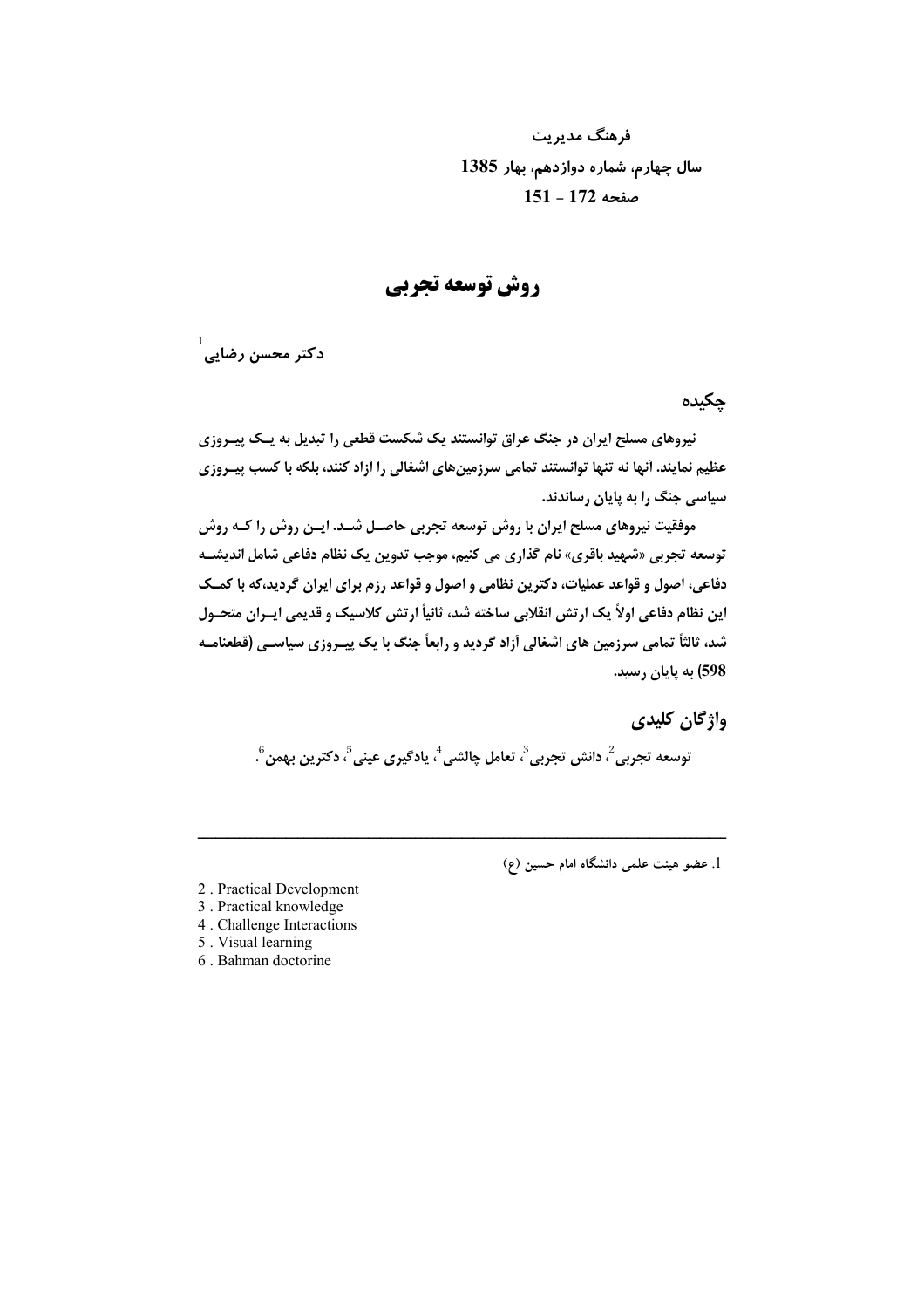### مقدمه

ایران در مقابل هجوم ارتش عراق تمامی مرزهای غربی خود را از دست داد، کــه در نتیجه آن دهها شهر و صدها روستا به اشغال درآمد. اگرچه نیروهای مسلح ایــران در ســال اول جنگ از پیشروی بیشتر ارتش عراق جلوگیری کردند ولی با دو مشکل اصـلی مواجــه شدند، که یکی چگونگی آزادسازی سرزمینها و دیگری پایان دادن به جنگ بود. ایــن دو مقوله، از مسائل اصلی پیش روی دولتمردان و فرماندهان ایران بشمار میآمد. علت پدیدار شدن این دو مسئله، زمین گیر شدن نیروهـای مسـلح ایـران و شکســت خــوردن تمــامی اندیشههای دفاعی، آموزه های کلاسیکی و چریکی مرسـوم و متعـارف علمــی جهــان در جبهه ايران در سال اول جنگ بود. روش توسعه تجربي،كه منجر به حل اين دو مسأله شد، را در این مقاله توضیح داده و سپس نتایج این رویکرد و تحولاتی که در این روش بوجود آمد را بیان نمودهایم. در نهایت بــه یــک آســیب شناســی روش تحقیــق در ایــران اشــاره کردهایم، که در تولید دانایی بیش از آنکه به روش توسـعه تجربــی تکیــه شــود بــه روش تحقیق علمی متکی بر فرضیه و نظریهسازی و سپس آزمون آن توجه میگردد.

#### تعريف مسئله

ایران در مقابل هجوم ارتش عراق تمامی مرزهـای هـزار و دویســت کیلــومتری غرب خود را از دست داد، که در نتیجه آن دهها شهر و صدها روستا بــه اشــغال درآمــد. اگرچه نیروهای مسلح ایران از پیشروی بیشتر ارتش عراق جلوگیری کردند ولی بــا حملــه عراق به ایران بخش های وسیعی از پنج استان ایران اشغال گردید، که 2/5 میلیــون نفــر از مردم ایران آواره و بیخانمان شدند. هر چند که نیروهای مسلح ایران توانستند، دشــمن را از دستیابی به برخی اهداف ناکام گردانند، ولی ارتش عراق نیز موفقیتهـایی در جنـگ بــا ایران کسب کرد. تلاش های دفاعی نیروهای مسلح ایران در سال اول جنگ بـا شکســت مواجه شد. شکست ایران و فروریختن دفاع مرزی و اشغال سـرزمینهـای ایـران موجـب گردید، که دو «سؤال و خواسته» اصلی در جبهه ایران شکل گیــرد. چگــونگی آزادســازی سرزمین ها و چگونگی پایان دادن به جنگ، دو پرسشی بود که مدیریت و رهبری سیاســی و نظامی ایران را به چالش می کشاند. در جبهه ایران سه نوع تفکر و اندیشه دفاعی بـرای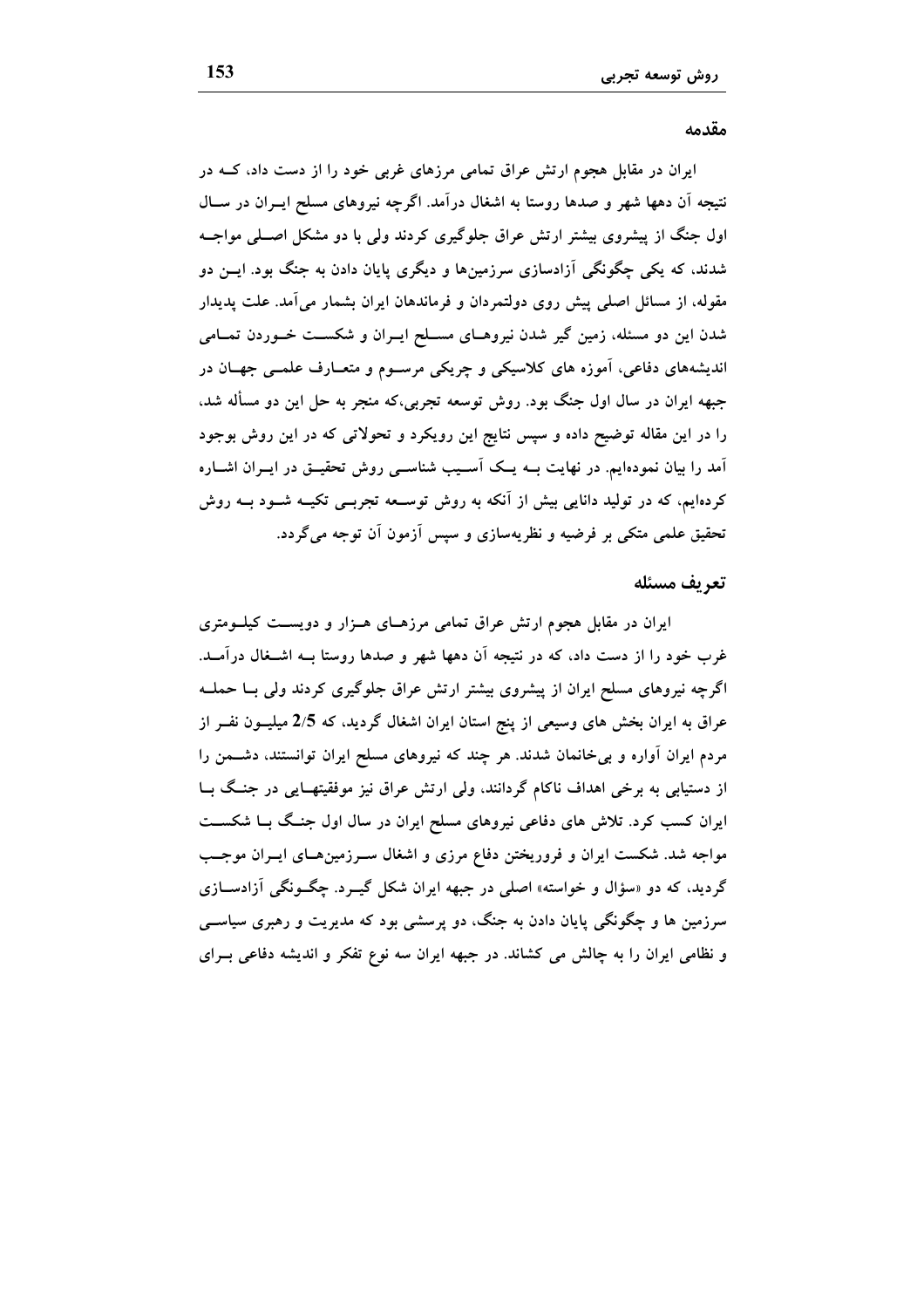پاسخ به سؤالات فوق شکل گرفت و هر کدام از آنها درسال اول نبرد به آزمایش گذاشــته شد. هر سه تفکر و اندیشه تلاش کردند، که با انجام عملیات هایی پاسخ دو مسئله فوق را بيابند.

نیروهای مسلح ایران به فرماندهی آقای بنی صدر که نماد تفکـر کلاسـیکی را پــدک می کشید، چهار حملهٔ بزرگ طی پنج ماه اول جنگ انجام دادند،که تماماً با شکست مواجه شد. درکنار عملیات های بزرگ ایران، عملیاتهای چریکی به فرماندهی شــهید چمــران در جبهه های ایران، بویژه منطقه جنوب صورت گرفت، ولی جز انهدام برخــی از امکانــات و تجهیزات دشمن و یا تلفات انسانی بر ارتش عراق، نتیجه دیگری دربرنداشت. در کنار هــر دو اقدام فوق، عملیـات هـای محـدود و شـبانه ای صـورت گرفت،کـه در حـدٌّ فاصـل اندیشههای کلاسیکی و چریکی طبقهبندی می شود. تلاش آنها هم اگر چه به انهدام دشمن منجر میشد، ولی موجب آزادسازی سرزمینها نمیگردید. تنها در دو مورد عملیــات تپــه های الله اکبر و عملیات فرماندهی کل قوا، آزادسازی بخشهای بسیار کوچکی از ســرزمین اصلی حاصل شد. اما در نهایت هر سه گروه در پاسخ دادن بـه دو سـؤال فـوق نــاتوان ماندند. آقای بنی صدر و دوستانش با تکیه بر اندیشه دفاع کلاسیکی و بکاربردن اصــول و قواعد رزمی غربی، هیچ نوع موفقیتی را ً در دفاع، حفظ مرزها، آزادسازی ســرزمین هــا و پایان دادن به جنگ کسب نکردند. ستاد جنگ های نامنظم بــه فرمانــدهی شـــهید بزرگـــوار دکترچمران، برمحور اندیشه جنگ چریکی که عمدتاً از آموزه های جنگ های چریکــی در جنوب لبنان و فلسطینی ها و همچنین تفکرات چریک های آمریکای جنوبی بدست آمـده بود، در حد ضربه زدن به دشمن و انهدام نفرات و تجهیزات، موفقیت هایی کسب نمـود، ولی نتوانست برای دو مسأله فوق پاسخی را ارائه دهد. موفق ترین گروه دفاعی گروههــای رزمی خودجوش بودند، که در بخش های مختلف جنگ، سازمان یافته بودنــد و بصــورت تیم های رزمی بین پنجاه تا صد نفر ضمن پدافند در مقابل شهرها، حملات شبانه ای برای انهدام دشمن و گرفتن اسیر انجام می دادند. در تمامی این حملات محدود، در دو عملیات توانستند بخشهایی از سرزمین اصلی را آزاد کنند. عملیـات تپــههــای الله اکبــر در شـــمال سوسنگرد و عملیات فرماندهی کل قوا در جبهه دارخوین، ضمن انهدام نفرات و تجهیزاتی از دشمن توانست بخشهای کوچکی از سرزمینهای اشغالی را آزاد نماید ولی طراحــان و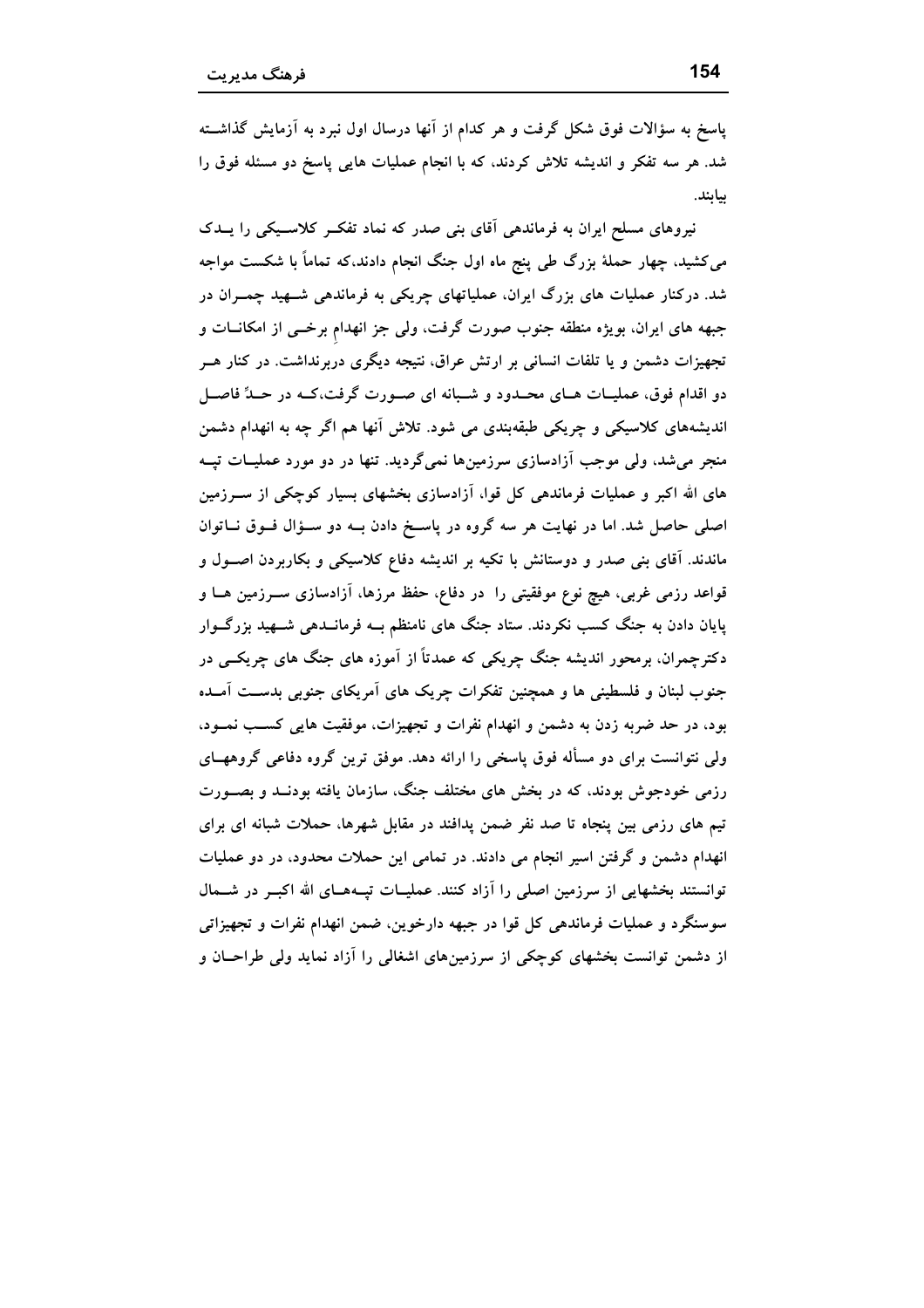فرماندهان این نوع تفکر هم معتقد بودند که با این شیوه، نبرد سال&ا طول خواهد کشید، تا سرزمینهای اشغالی آزاد شود و جنگ پایان پابد. همزمان با تلاش های نظـامی، کوششــهای گسترده دیپلماتیک ایران نیز به بن بست رسید.

ناکامیهای اخیرالذکر موجب گردید، که دو سؤال فوق تبدیل بــه «مســأله» لاینحــل شود و لذا هر دو مسأله اصلی جنگ بعنوان دو هدفی که باید به آن دسـت یافـت مطــرح گر دید :

1- آزادسازی سرزمین ها و بازگشت به مرزهای بینالمللی چگونه صورت گیرد؟

2- پایان دادن به جنگ و دستیابی به یک صلح و امنیت پایدار چگونه تحقق یابد؟

بدیهی بود که اگر تمامی سرزمین ها آزاد می شد، اختلافات اصلی دو طرف به پایان نمیرسید و جنگ پایان نمییافت.حداقل شرایط پایان جنگ این بــود، کــه مرزهــای بــین المللی و قرارداد 1975 را دولت عراق به رسمیت بشناسد وکمیتههای بسینالمللــی بــرای خسارت و تعیین متجاوز تشکیل شود. ولی اگر دولت عراق و حامیان اَن بعد از اَزادسازی سرزمینهای اشغالی به شرایط فوق تن در نمی،دادنــد و مرزهــای بــینالمللــی ایــران را بــه رسمیت نمی شناختند، جنگ ، حتی در شکل آتش بــس ادامــه مــییافــت. در عمــل هــم همینطور شد پس از آزاد سازی خرمشهر و رسیدن به مرزهـای جنــوبی ، دولــت عــراق و شورای امنیت سازمان ملل در پذیرفتن شرایط ایران برای پایان دادن به جنـگ خــودداری کر دند.

## روش توسعه تجربي

همانطور که بیان گردید همه توان دفاعی و رزمی ایران زمین گیر شده و در حملات هجومی خساراتی را متحمل گردیده بود و نیز تمامی افکار و اندیشههای دفاعی مرسـوم و شناخته شده اعم از تفکر کلاسیکی، چریکی و عملیاتهای محدود شبانه یا ناکام شده بود و یا قادر به پاسخ دادن به دو مسأله فوق نبود. هرگاه سؤالات تحقیق را نتــوان بــا کمــک اندیشهها و دانشهای متعارف جواب داد، سؤالات تبدیل به مسأله<sup>1</sup> مــیشــوند و بایــد بــا

1. problem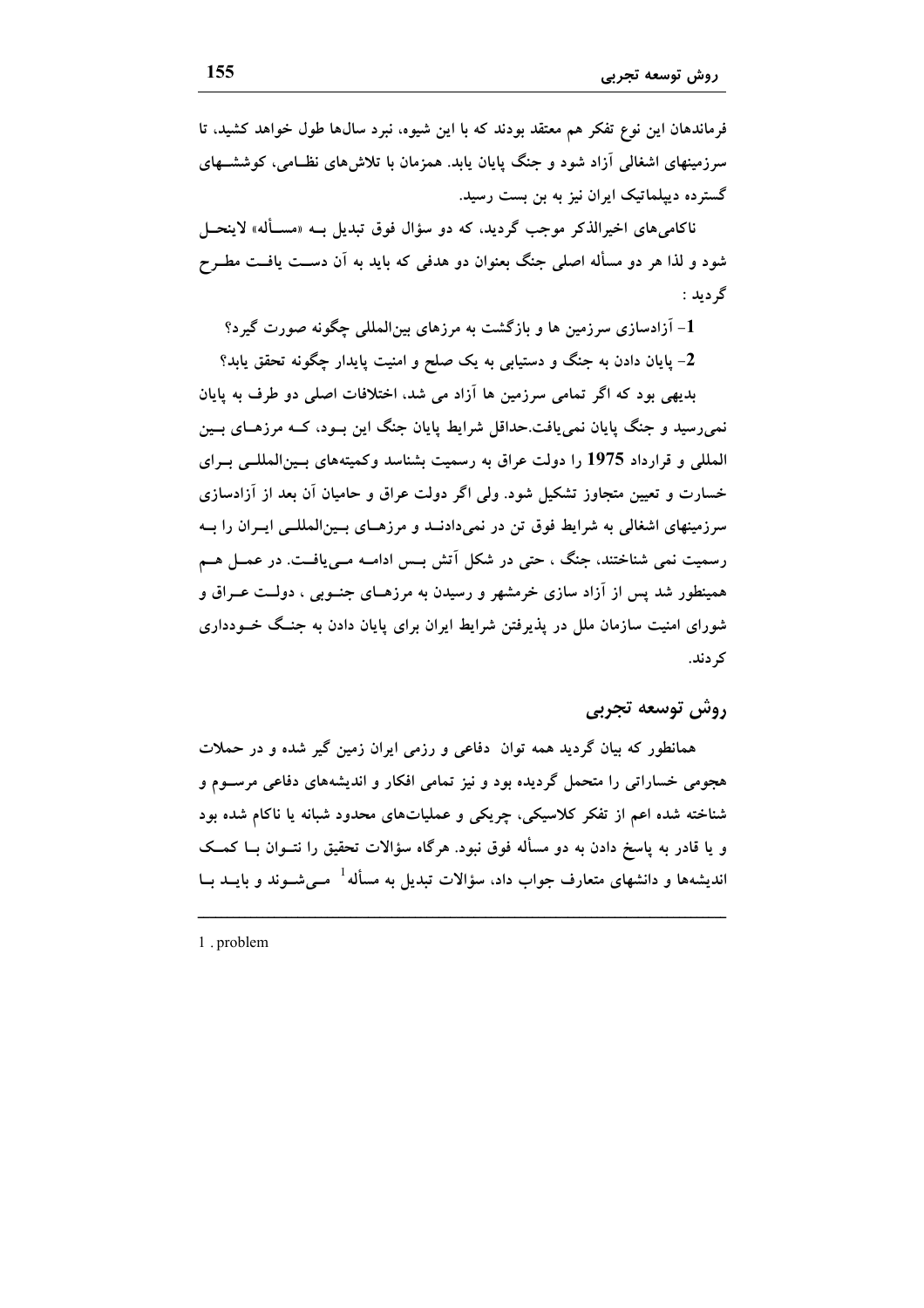خلاقیت، نوعآوری ، تولید نظریات و دانش و دانایی جدید آن مسائل را حل کرد. بر همین اساس مدیریت و فرماندهی جدید جنگ که از سال دوم جنگ ادارهٔ جبهههــا را بــر عهــده گرفت ٔ، بدنبال یک روش حل مسأله بود که به کمک آن یک دانــش دفــاعی جدیــدی را تولید و به مسائل دوگانه فوق پاسخ دهد.

اولاً برنامه ای برای احیاء توان دفاعی ایران تهیه میکردند،که نه تنها از حالت دفاعی خارج شود و آزاد گردد، بلکه توان رو به فرسـایش ایــران کــه بــدلیل تحــریم نظــامی و اقتصادی روز به روز کاهش می یافت، را بازسازی کنند. از طرف دیگر ضمن احیاء تــوان دفاعی و رزمی ایران، آن را توسعه و گسترش دهند، تا بتوانند با انجام عملیات گسترده تــر تمامی سرزمین ها را آزاد و جنگ را پایان دهند. بنابراین در بُعد توان دفاعی با سه مسأله روبرو بوديم :

- 1. آزاد کردن توان رزمی ایران که در مقابل هجوم ارتش عراق و اشغال سرزمینهای ایران زمین گیر شده بود.
	- 2. بازسازی و تدارک توان رزمی موجود که در اختیار سیاه وارتش بود .
	- 3. گسترش توان رزمی ایران از طریق خلق تواناییهای جدید انسانی وتجهیزاتی و تسلیحاتی.

ثانياً در كنار احياء و توسعه توان رزمي ايران، دستيابي به دكترين عملياتي، اصــول و قواعد رزمی که قادر باشد، عملیات های ایران را ابتــدا از ســطح خُــرد بــه ســطح کـــلان گسترش دهد و سپس آنها را موفق و پیروز گرداند، اهداف عملیاتی را شـکل مـیداد کــه می بایست روش جدید به تحقق آنها نایل میشد.

حل مسائل فوق چه در بُعد توان رزمی و چه در بُعد طراحی عملیاتی بــه یــک روش تحقیق کاملاً جدیدی نیاز داشت. این روش جدید براســاس «توســعه تجربــی» بــر محــور «یادگیری» شکل گرفت. این شیوه ضمن آنکه دانش دفاعی فرماندهان و مـدیران را ارتقـاء

<sup>1.</sup> در شهریور ماه سال 1360 حضرت امام اینجانب را به فرماندهی سیاه برگزیدند و پــس از آنکــه اولــین عملیات موفق را براساس نظام دفاعی جدید انجام دادیم (عملیات ثامن الائمــه)، شــهید صــیاد شــیرازی بــه فرماندهی نیروی زمینی ارتش درآمدند و با کمک ایشان قرارگاه مشترک سیاه و ارتش تشکیل و جنـگ بــه صورت دو امضایی اداره شد.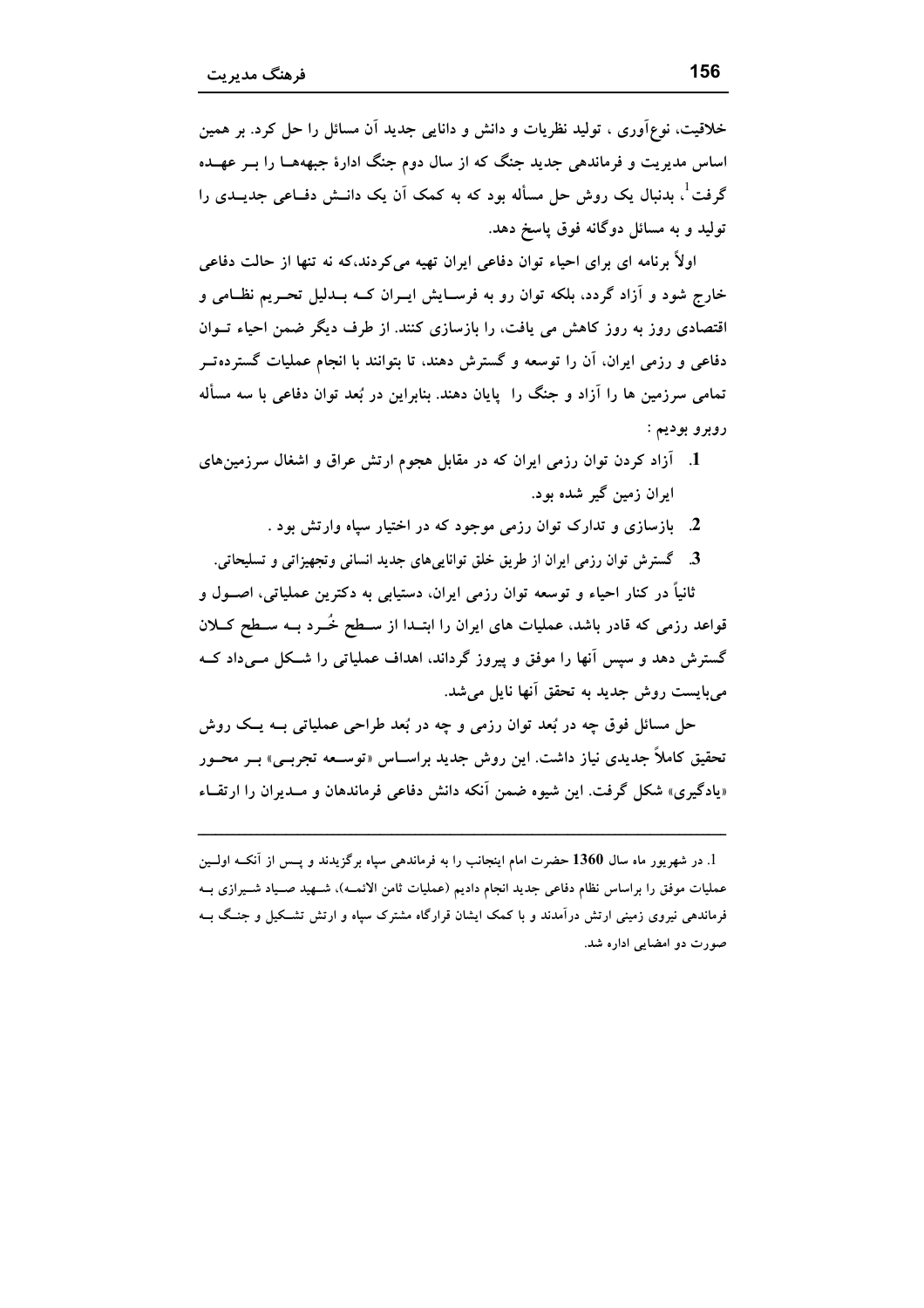می بخشید، مهارت های عملیاتی و رزمی آنها را نیز توسعه مــی داد. مــا در حــل مســائل دفاعی جنگ نیاز به گسترش دانش دفاعی و هم چنین نیاز به گسترش مهارتهای دفــاعی داشتيم.

1-2- دانش کلاسیک و دانش تجربی

انسان؛ فهم، معرفت و دانش را از سه طريق كسب مى نمايد :

1- الهام: از آنجائیکه روح و ملکوت انسان به ملکوت اشیاء و عــالم هســتی ارتبــاط دارد، بعضاً به درجاتی از حقیقت دست می یابد. اما این فهم و دانــش بــا ریســک بســیار بالایی همراه است، که جز برای افراد بسیار استثنائی و نادر که جزء اولیـاء و انبیـاء الهـی هستند، امکان پذیر نیست.

2- تجربه: بشر در اثر کار و تلاش عملی و ذهنی به معرفت و دانش دسترســی پیــدا می کند. این دانش را دانش تجربی میiامیم، که از طریق یادگیری انتقال پیدا مــی کنــد. در این روش انسان به مفاهیم و معانی دست می یابد و در اثر مستندسازی و تکـرار آنهــا بــه دانش و معرفت می رسد.

3- نظویه سـازی: روش علمی دستیابی به دانش که به نظریــه ســازی معــروف شــده است، از فرضیهسازی و آزمایش و تبدیل آن به یک نظریه و معرفت علمی تشکیل می شود.

از آنجائی که دانش دفاعی مرسوم و متعارف کلاسیکی و چریکی نتوانسته بود بـه مسائل جنگ یاسخ دهد، تولید یک دانش دفاعی جدید و کسب مهارتهای متناسب بــا آن صرفاً از درون تجارب موفق سال اول نبرد ممکن بود. ساخت مفــاهیم و معــانی تجربــی، انتخاب و تجمیع آنها از بطن تجارب پراکنده و خُرد و تبــدیل نمــودن آنهــا بــه دانــایی و توسعه به سطح بالاتر و نیز ایجاد دانش دفاعی، نیاز به یک پــارادایم فکــری و یــا اندیشــهٔ دفاعی از یک طرف و اصول منطقی از سوی دیگر داشت که قادر به اقدامات فوق باشــد. بنابراین ما نیاز به یک پارادایم فکری دفاعی و اصول منطقی داشتیم که بتواند:

- 1. به درک، تفسیر و انتخاب مفاهیم تجربی دفاعی کمک نماید.
- 2. جمع أورى، تلفيق مفاهيم تجربي، توليد دانايي و تبديل أن بــه دانــش دفــاعي را شکل دهد.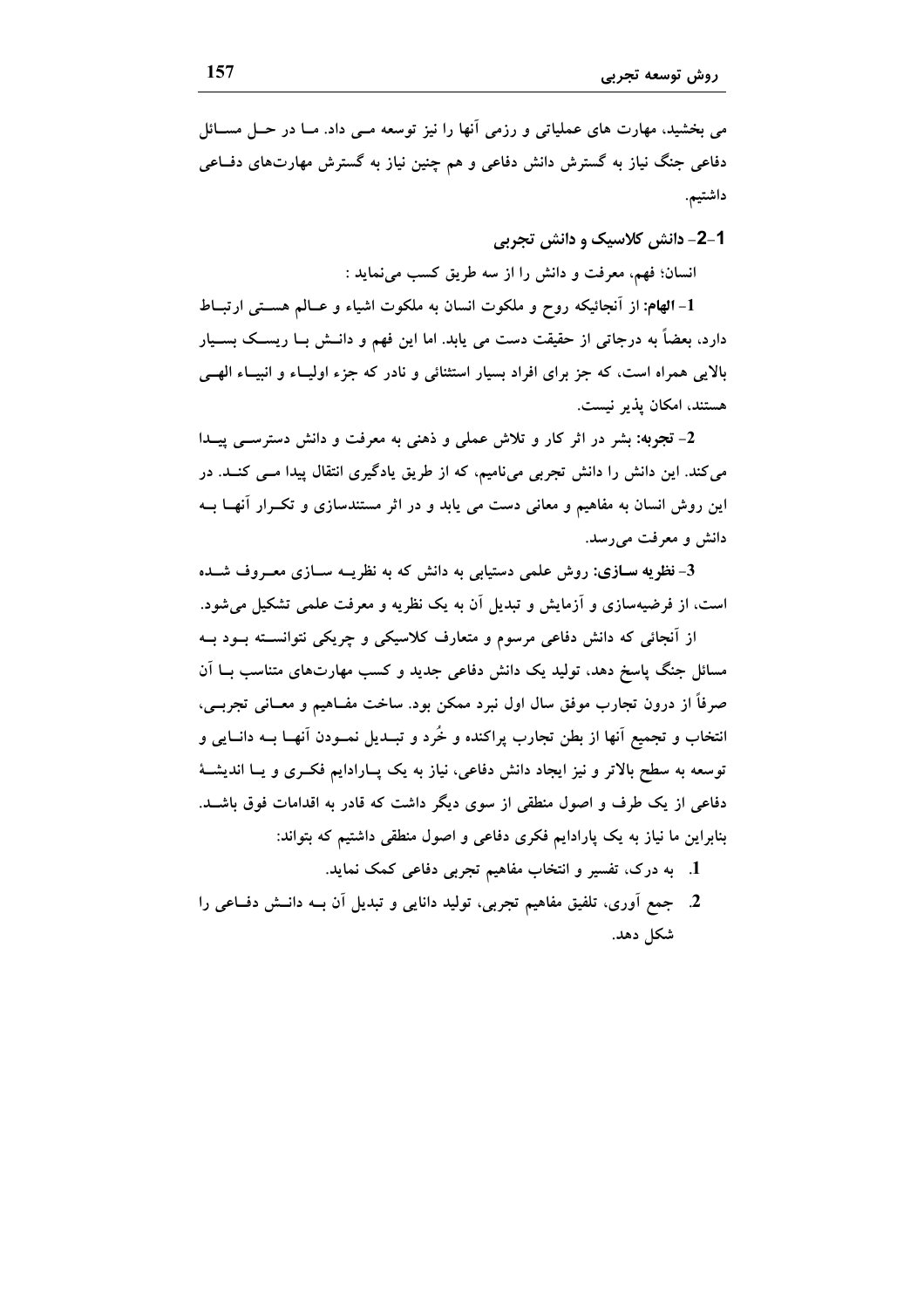3. اصلاح و گسترش تجارب را صورت دهد و نوآوریهای جدید عملیاتی را ممکن سازد. درحقیقت ما نیازمند یک چارچوب فکری و اصول منطقی بودیم، که بتوانیم تجــارب و توسعه آنها را ساماندهی و نظام مند نمائیم.

انديشه دفاعي، انقلابي – $2\text{--}2$ 

اندیشه دفاعی کلاسیک که عموماً بر آموزههای علمی و تجربی ارتــشهــای غربــی و شرقی در جنگ های قرن بیستم و دانشمندان علوم دفاعی شکل گرفته بــود، بــه دو قالــب آمریکائی و شوروی درآمده بود. اگر چه نسخههای انگلیسی و فرانسوی تفاوتهایی با آنها داشت ولی در اصول و مبانی به یکدیگر نزدیک بودند. (Tobiad, 1996)

این تفکر که در سال اول جنگ در جبهه ایران آزمایش شــد و شکســت خــورد، بــر محور فن آوری، انضباط، تکنیک، دانش کلاسـیک و تجــارب جنــگ اول و دوم جهــانی استوار بود که محصول انقلاب صنعتی بود.

اندیشه چریکی که در جبههها آزمایش گردید و از یاسخ به مسائل اصلی جنگ ناکIم ماند، عمدتاً بر محور ترجیح فکر و اندیشه بر فــن آوری اســتوار بــودو از دل و تجــارب نبردهای چریکی قرن بیستم بدست آمده بود. برای برون رفت از مشکلات و معضــلات مطرح شده اندیشه دفاع انقلابی تبیین گردید که بر پایههای اندیشه، ایمان، مردمــی کــردن دفاع و فنآوری استوار بود . اندیشه دفاع انقلابی معتقد بود که نتیجه نبرد در عرصه فکر و ایمان (یعنی باور ) در بستر جامعه مشخص خواهد شد. در این دیدگاه فن[وری یک ابــزار مفید برای کسب موفقیت است.

شكل 1: اصول انديشه دفاع انقلابي

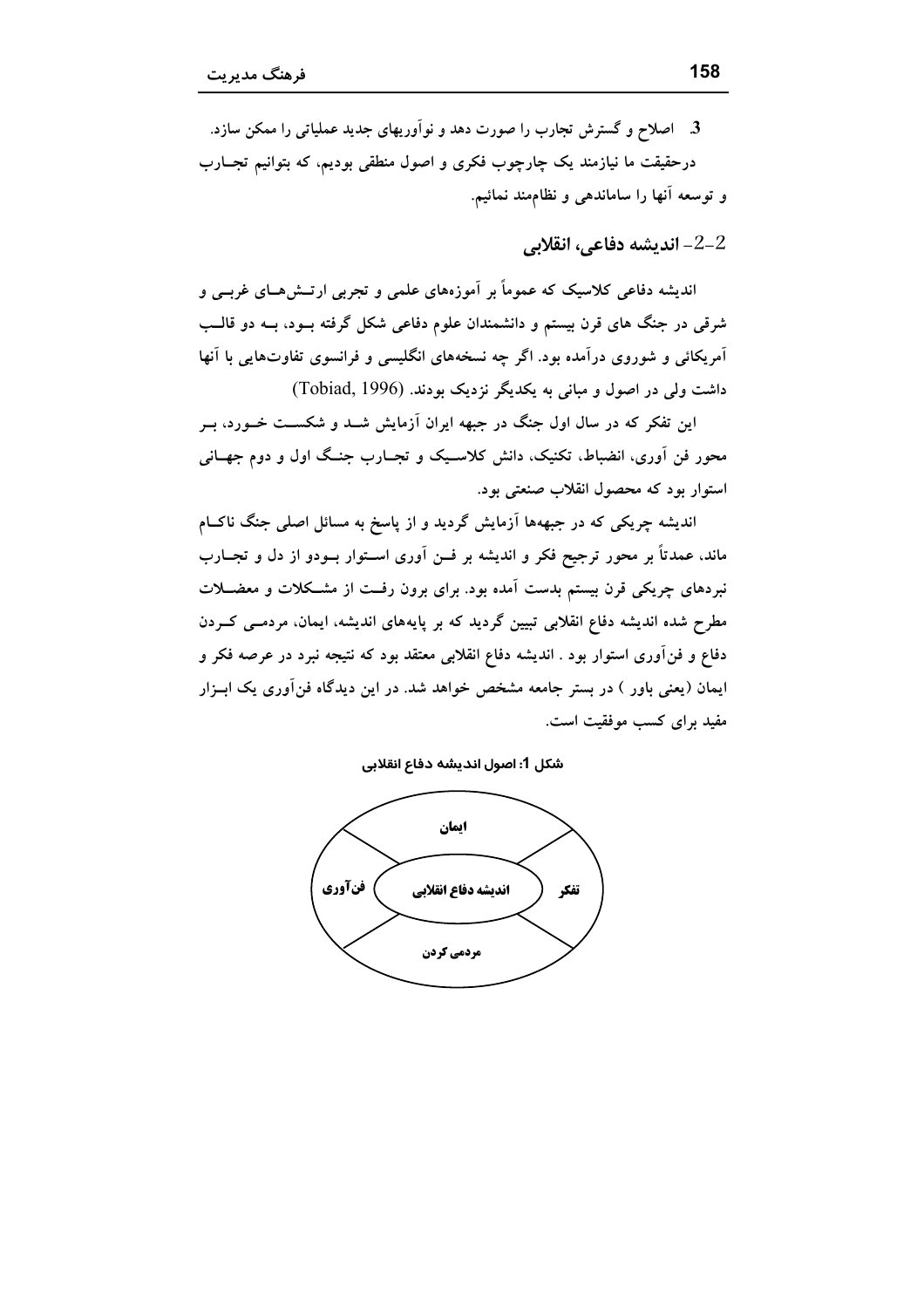بهمین دلیل «خلاقیت و نوآوری» در کنار برادری و خداپرستی و تقوی و هر دو اینها در کنار مردمی کردن دفاع و استفاده از فناوری ، عناصر اصلی نبرد انقلابی را شکل دادند. در اندیشهٔ دفاعی و انقلابی هیچ عملیاتی نباید بصورت تکراری صورت میگرفت و هیچ تاکتیکی نباید مثل گذشته می بود.<sup>ا</sup> (mindrum, 2005) انعطاف پــذیری و تغییــرات مداوم از محورهای اصلی شیوههای رزم، طراحی عملیات، تهیهٔ تدارک و پشتیبانیها بشمار می آمد. وقتی توان کمّی مصاف با دشمن را نداشتیم، زمین نبرد را تغییــر مــیدادیــم، کــه متناسب با توان ما و ناسازگار با توان ارتش عراق باشد. یعنی او را از دشتها به باتلاق ها می کشاندیم و موازنه قوای خود را بدون رشد کمّی در نیروهــا و تجهیــزات بــا تغییــر در زمین نبرد بدست میآوردیم و بر او برتری می یافتیم. در حقیقــت محــور اصـــلی تفکــر را خلاقیت و نوآوری در تمامی سطوح نبرد از اســتراتژی گرفتــه تــا عملیــات و تاکتیــک و تجهيزات را شامل مي شد.

در نبردهای کلاسیکی و حتی چریکی که به نقش مردم در دفــاع اهمیــت مــی(هنــد مردمی کردن دفاع رکن اصلی نبرد نیست بلکه استفاده از مردم در حمایت از سازمانهـا و گروهای رزمی و چریکی مطرح است. ولی در اندیشه دفاع انقلابی مردمی کردن دفاع یک رکن اساسی و یک بنیاد و پایه اصلی این اندیشه را شکل میدهد.

اندیشه دفاع انقلابی با محورهای چهارگانه اندیشـه، ایمـان، مردمــی کــردن دفــاع و فن[وری و اصول منطقی|ش در ساخت دانش دفــاع انقلابــی مــا را توانمنــد ســاخت. در حقیقت اندیشه دفاع انقلابی چارچوب ذهنی را شکل داده بود که مثل یک کارخانه مفاهیم و معانی تجربی را تبدیل به یک دانش سازگار و منسجم می کرد. در کنار آن روش تحقیــق توسعه تجربی در حکم روش و فرآیند تولید دانش دفاعی را بر عهــده داشــت. البتــه ایــن روش تحقیق هم در جنگ ساخته شد.

1. هم اکنون این مفاهیم در سازمانهای مبتنی بر پروژه و پیشروی غربی به عنوان یکی از آخــرین متــدهای طراحی ساختار سازمانی به صورت Organization اجرا می شود.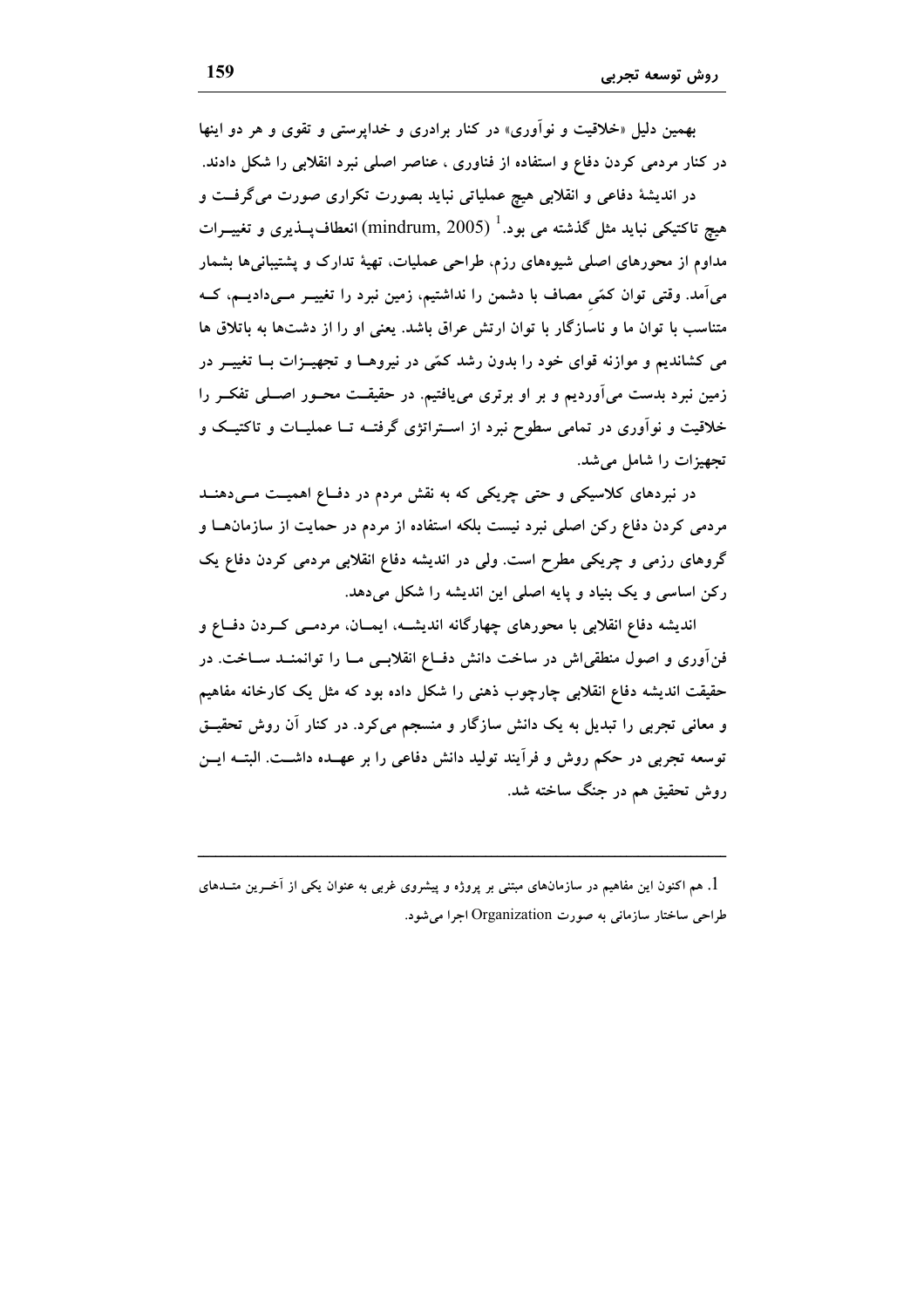شکل 2: چگونگی تولید دانش دفاع انقلابی



3-2- روش توسعه تجربي شهيد باقرى

این روش را به نام شهیدباقری که از متخصصین ومُبدعین این شیوه بود، نام نهاده ایم. این روش، مبتنی براصول منطقی و تجارب پایه در سال اول نبرد بود، که با کمک اصــول منطقی از تجارب پایه دانش دفاع انقلابی ساخته میشد. مستند ســازی تجــارب و مفهــوم سازی تجربی و توسعه دانایی، محور اساسی این روش بشمار میآید.

اگر چه ما از تجارب مبارزات خود در قبل از انقلاب و بالخصوص تجارب سال۵های 1358 و 1359 در نبردهای با ضد انقلاب درکردستان استفاده کردهایم اما به دلیــل آنکــه تجارب و یافتهها دردل تجارب و یافتههای سال اول جنگ وجود دارد ، بصورت جداگانه و مستقل به آن نیرداختهایم هر چند در تاریخ شکل گیری اندیشه دفاع انقلابی باید به نقــش هر دو حادثه در رسیدن به آن پرداخت.

1\_3\_2 مستند سازي شفاهي

الف : فرماندهی و فرماندهان جبهه هر عملیاتی را که انجام میدادند: اولاً آنها را در یک جلسهٔ مشترک با دیگران همراه با جزئیات توضـیح مـبی دادنــد و یگانهای نزدیک و مجاور به ایشان، اطلاعات تکمیلی را بازگو می کردند.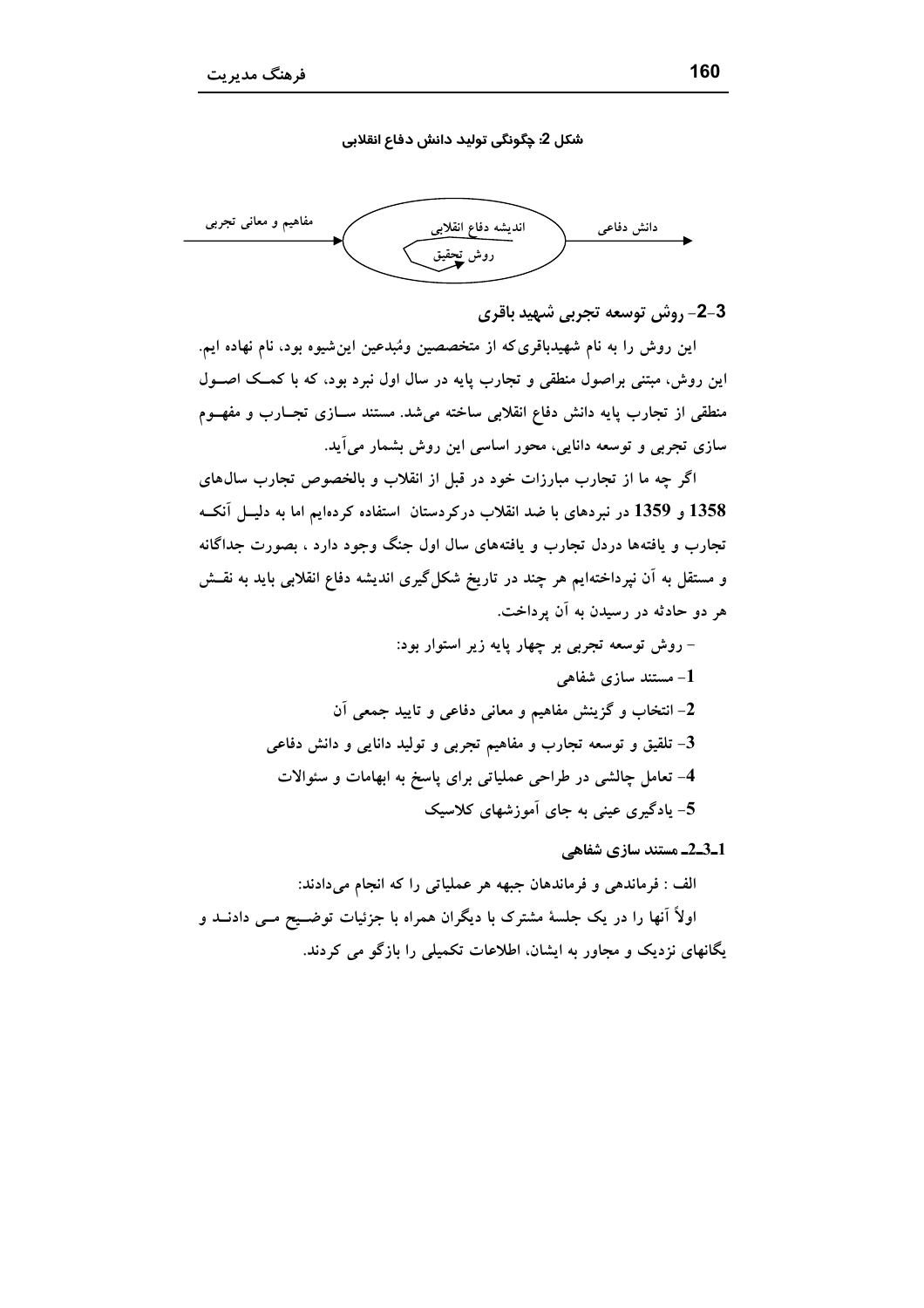ثانیاً علل بخش های موفقیت آمیز را توضیح می دادند و به مباحثه می پرداختند. ثالثاً دلايل عدم موفقيت ها را به بحث مي گذاشتند. رابعاً فرماندهی در رابطه با هر عملیات جمع بندی نهایی را اعلان می کرد، که پایه تصمیمات بعدی می شد.

ب : فرماندهی و فرماندهان جبهه هر عملیاتی را که می خواستند انجام دهنـد، مکـان نبرد، تقسیم کار و طرح مانور هر یگان را در یک جلسه مشترک به بحث مــی گذاشــتند و نظرات خود را طرح می نمودند و به یک توافق جمعی روی کل عملیات و طرح مانور هر بگان دست می بافتند.

2\_3\_2\_ انتخاب و گزینش مفاهیم و معانی تجربی

تجارب بدست آمده در سطح وسیعتر به طرح عملیاتی تبدیل میشد و سپس به اجــرا در می آمد . توسعه تجارب ناگزیر به سه امر بود:

الف )درک و انتخاب مفاهیم و معانی تجربی اولین گام دانش تجربی است. تجــارب موفق بایدها و تجارب ناموفق نبایدها را شکل میداد. درک ، شناسایی و انتخــاب آنهــا و پردازش و تهیه لیستی از آنها اولین وظیفه هر فرمانده بود. هر تجربهای همـراه خــود یــک مفهوم و معنی تجربی داشت که در ذهن فرماندهان و رزمنــدگان ثبــت مــیشــد. انتخــاب مفاهیم و معانی تجربی باید در یک تعامل جمعی به تایید میرسید. لذا هر مفهـوم انتخــابی دو نوع مهر تاييد مي خورد:

تایید عملی که موفقیت خود را در صحنه عمل پیدا کرده باشد.

تایید جمعی که سایر فرماندهان بر آن صحه گذاشته باشند. یا آنکه توان رد کــردن آن را نداشته باشند.

3-3-2- تلفیق و توسعه مفاهیم تجربی

الف ) تلفیق تجربی: تجارب بدست آمده و مفاهیم همراه اَن در ســطح خــرد زمــانی می توانست در سطح کلان بکار رود، که با یکدیگر تلفیق شــوند و جنبــههــای مشــترک و تکراری انها حفظ و ناسازگاریها، هماهنگ شوند. از تلفیق تجربی دانایی بدست می آمد.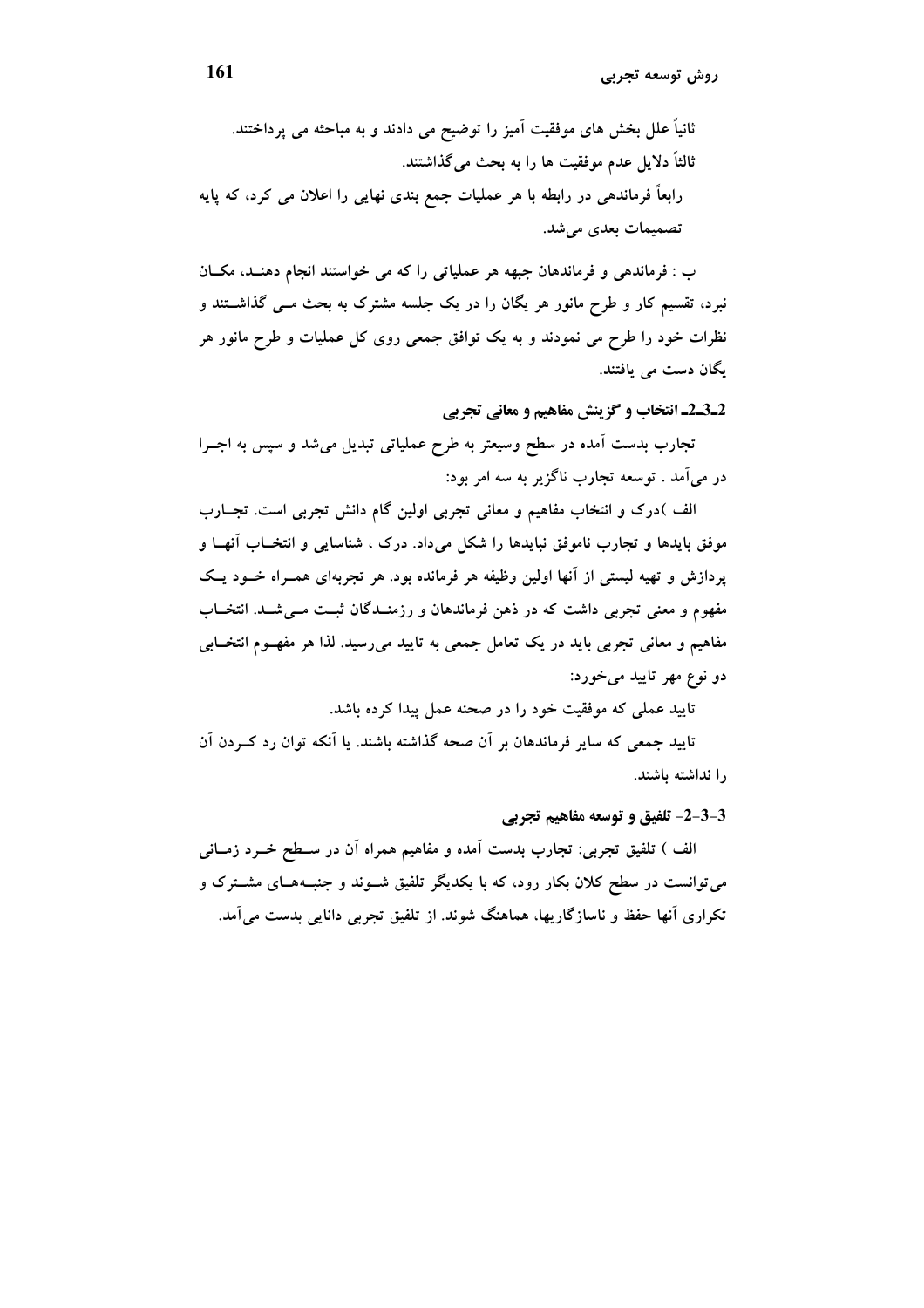ب ) گسترش تجربی: مفاهیم و دانایی تجربی بدست آمده در سطح خرد و کلان برای بکارگیری در سطح کل جنگ نیازمند دو اقدام دیگر بود:

1- پردازش محدد مفاهیم رزمی و عملیاتی و برقراری روابط ذهنی سازگار و انسجام سن آنها.

2- توسعه در هر سه بعد هدف ، توان و تدبیر بود. پردازش و توسعه مفاهیم و دانایی رزمی و عملیاتی به تولید دانش دفاعی منجر میشد.

ج ) پایایی – تکرار نتایج مورد قبول در انتخاب تجارب یک نقش محوری داشت در حقیقت پایایی معیار اصلی توسعه تجربی بود. معمولاً تکرار تجارب موفق نیــز همــراه بــا نواوریهایی در سطح تاکتیک ، عملیات و تکنیک بود.

د) نوآوری و خلاقیت: برای حفظ غافلگیری بر دشمن و نیز برای بهبود نتایج تجارب گذشته، نوآوری تجربی یک امر ضروری بود. لذا تجارب گذشته را همیشه با یک درصدی از تغییر بکار گرفته می شد . بهمین دلیل نه تنها تجارب و دانایی های جدیدی به تجارب و دانش دفاعی گذشته اضافه میگردید، بلکه از فهم دشمن نسبت به تصمیمات و رفتارهــای خو دی جلو گیری می گر دید.

4۔2۔2۔ تعامل چالشی در طراحی عملیاتی

شیوه تصمیمگیری بصورت تعاملی بود. یعنی ردههـای بـالاتر در طراحـبی عملیــاتی ردههای پایین تر مشارکت و دخالت می نمودند و ردههای پایین تـر را در تصـمیم گیریهـای خود دخالت میدادند که همیشه این رفتار را با چالش همراه می کردند تا به حداکثر اقنــاع برسند . بهمین دلیل جلسات طولانی در رابطه با هر تصمیمگیری صورت می گرفت. تعامل چالشی موجب می شد که به ابهامات و سوالات پاسخ داده شود و ضمن آنکه دانایی هــای بدست آمده به دیگران منتقل میگردید ، دانش دفــاعی نیــز گســترش مــییافــت . درهــر عملیاتی چون ارتش و سپاه مشارکت داشتند ، موضوعات مشابهی را به بحث و مشـورت می گذاشتند.

با این تفاوت که بحثها جداگانه صورت می گرفت و نهایتاً در یک جلســه مشــترک به هماهنگی با یکدیگر می رسیدند . دربحثهای مستقل با وجـود موضــوعات یکســان در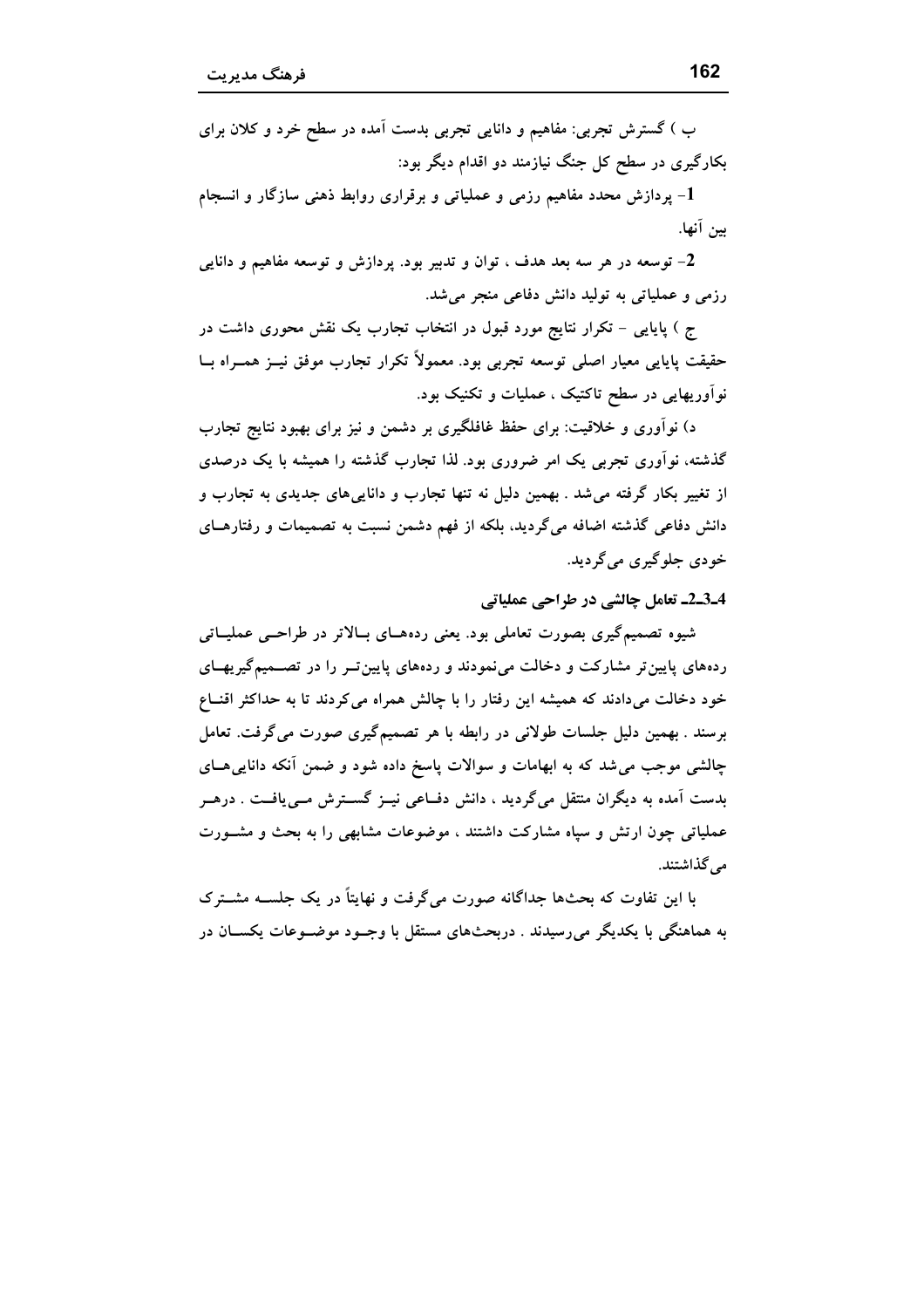رسیدن به نتیجه تعداد جلسات سپاه و مدت زمان آنها به دلیل چالشی بودن آن چند برابـر ارتش بود . برخی جلسات سیاه از بعداز نماز مغرب شروع می شد و تا نماز صبح یعنی ده ساعت ادامه مي يافت .

5-3-2- يادگيري به جاي آموزش هاي كلاسيك

در صحنه جنگ و اداره عملیاتها تمامی جلسات ، تصــمیمگیریهــا و تعــاملات بــه نحوی انجام میشد که نوعی کلاس آموزشی نیز بود . لـذا تمــام کســانی کــه تبــدیل بــه فرماندهان و مدیران و کارشناسان جنگ شدند حتی یک روز هــم کـــلاس آموزشـــی را در هیچ دانشگاه جنگ طی نکردند ، بلکه از طریق روش یادگیری ضــمن عمــل بــه دانــایی و توانایی و مهارتهای رزمی لازم رسیدند. بطوریکه در مباحث نظامی در بسـیاری از مـوارد نسبت به دوستانی که آموزشهای کلاسیک نظامی را دیده بودند از یــک برتــری مشـــهودی برخوردار بودند.

### تجارب يايه- $3$

در چارچوب اندیشه دفاعی، انقلابی و روش توسعه تجربی «شهید باقری» چنــد تجربه ذیقیمت سال اول نبرد را که نتایج اَنها بارها تکرار شده بود (پایایی) و با فرهنـگ و توانایی های رزمندگان ما سازگاری داشت و قابلیت فراگیــری را دارا بــود، بعنــوان یابــه، مستندسازی کرده و سپس توسعه داده شدند، بشرح زیر بودند :

### 1-3- خط شكني

ما در سال اول نبرد روش نزدیک شدن به دشمن، نفوذ به خط مقــدم و پاکســازی آن را فراگرفتیم ولی حداکثر در حد یک گردان عمل کرده بودیم، که عموماً منجر بــه گــرفتن اسیر و تخلیه آنها می شد ولی در نگهداری زمینهای آزاد شده موفق نبــودیم ، تنهــا در دو نقطه مثل تیههای الله اکبر و عملیات دارخوین «فرماندهی کل قــوا» توانســتیم زمــینهــای محدودی را که باز پس میگیریم، حفاظت نیز نمائیم. لـذا بخـش اول را بعنــوان عملیــات خطشکنی از بخش دوم تفکیک کرده و بعنوان یکی از تجارب پایه در دانش دفاعی مـورد استفاده قرار دادیم.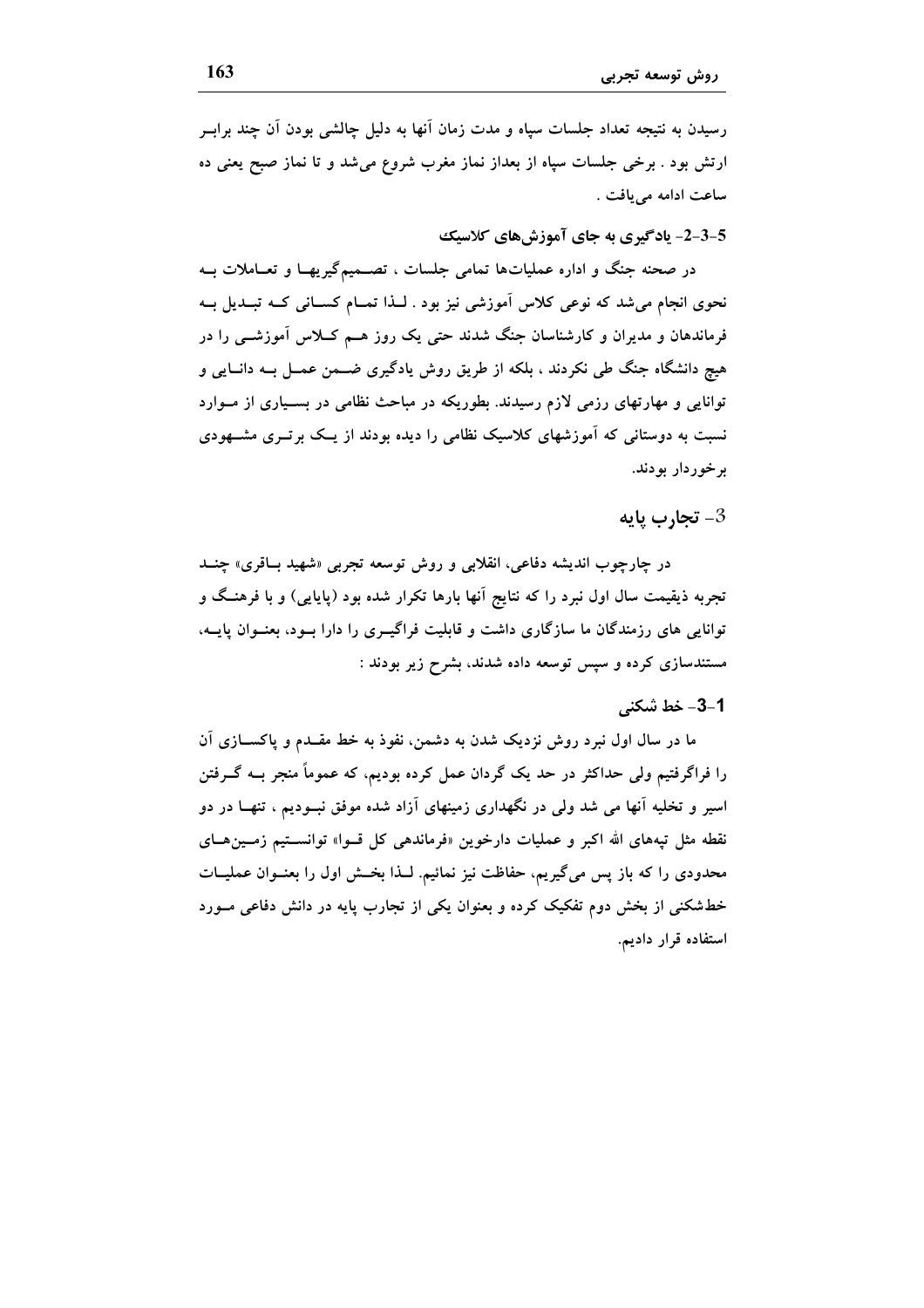#### 2-3- عمليات در شب

در شب نه تنها براحتی می توانستیم به دشمن نزدیک شویم، بلکه مهمترین نقطه برتری او که «دید و تیر» بود را خنثی میکردیم و در چندین عملیات کوچک و محـدود، برتـری خود را در شب بر دشمن تجربه کرده بـودیم. روحیــه ایمــانی و اعتمــاد بــه یکــدیگر در رزمندگان ما شب و روز نمیشناخت ولی دشمن به دلیل ضعف ایمانی و بی اعتمــادی بــه یکدیگر فقط در روز می توانستند بجنگند که هم دیگر را مــیدیدنــد و از تــرس مجــازات ناچار به جنگ میشدند. لذا در شب توان رویارویی با ما را نداشتند.

# 3–3 – عدم تقارن

در عمل آموخته بودیم، کــه هرچــه بــه ســوی، یکســانی تجهیــزات و آمــوزش۵ــا، طراحیهای عملیاتی و روشهای رزمی مشابه پیش رویم، بـا شکســت مواجــه مــی شــویم (شکست تفکر کلاسیکی) و هر چه بصورت ناهمسانی، ناشـناختگی و پیچیـدگی حرکــت کنیم، برتری خواهیم یافت.

#### 4\_3\_ خود فرماندهي كنترلي

به تجربه ثابت شده بود که هر چه نیروها اختیــار و آزادی عمــل در تصـــمیم گیــری بیشتری داشته باشند، بهتر و دقیقتر و با انگیزه بیشتر عمل میکنند. بنابراین برای آنکه خــود فرماندهی موجب ناهماهنگی در حرکت جمعی نشود، همه موارد قبل از عملیات بــا افــراد به توافق و اقناع میرسید و طرح عملیاتی آنقدر مورد مرور قــرار مــیگرفــت کــه گــویی آموزش داده می شد. لذا خود فرماندهی آنها یک نوع کنترل از قبل بشمار مــی آمــد و در صحنه نبرد حداقل، ارتباط با رده های بالاتر حاصل میگردید.

### 5 -3- داوطلبي

هر چه نیروها با انگیزه تر و داوطلبانه تر در صحنه نبرد حضور پیدا کرده بودند و پــا در گروهها آرایش می گرفتند، بهتر می جنگیدند واز حضور کاراء و کارآمدتری برخـوردار بودند.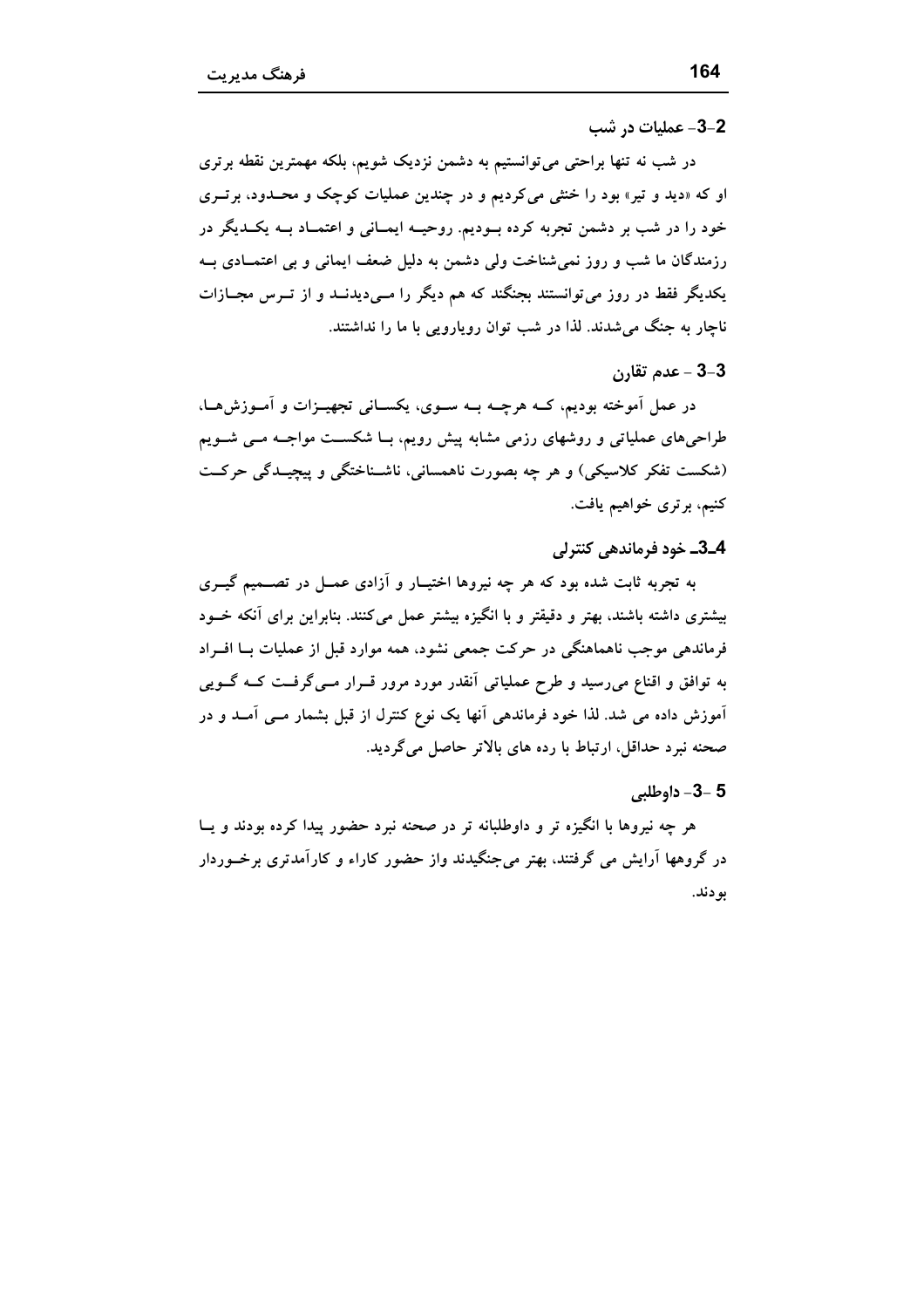6\_3\_, وابط انساني

به تجربه ثابت شده بود که رفاقت وروابط عاطفی و دوستی افراد بــا یکــدیگر نقــش مهمی هم در رزم و هم در سازماندهی بر عهده داشت. لذا شبکههای تیمی از افـرادی کــه سابقه دوستی با یکدیگر داشتند در سازمان گردانها و تیپها اسـتفاده مــیشــد. از طــرف دیگر فرهنگ سازمانی هم از یکطرف به مسائل ایمانی و الهی و شهادت طلبی تاکید داشت و از طرف دیگر بر عنصر برادری و رفاقت و انس با یکدیگر تاکید می ورزید.

7 \_3\_ استفاده از تجهیزات و مهمات دشمن:

بدلیل کمبود تجهیزات و مهمات در جبهههای ایران، هر چه نیروهای ما با مهمــات و تجهیزات دشمن آشناتر و آموزش دیده تر بودند در صحنهٔ نبرد موفقتر و پویایی بیشــتری را حفظ مے کردند.

8\_3\_ ترکیب و ادغام گردانی نیروهای سپاه و ارتش در هجوم و حملات أفندی:

گردانهای ارتش از تجهیزات بیشتر برخوردار بودند، ارتباط بی سـیمی قــوی تــری داشتند و همچنین در پدافند بهتر استقرار پیدا میکردند. ولی نیروی سپاه و بسیجی هجومی بودند، ابتکار و خلاقیت داشتند و از تجهیزات غنیمتی بسـرعت اسـتفاده مـی کردنــد ایــن محاسن سبب شده بود دو گروه همدیگر را تکمیل نمایند. وقتی گردانهای سیاه و ارتــش ادغام می شدند، یک مجموعهٔ کاملی شکل میگرفت و فرماندهی نیز به صورت تقسیم کار عملیات را اداره می کرد. یعنی مسائل مربوط به عقبه گردان از جمله پشـتیبانی و پشـتیبانی خدمات رزمی و ارتباط بر عهده فرمانده گردان ارتشــی بــود و فرمانــده عملیــات و ادارهٔ گروهانها در صحنه نبرد بر عهده فرمانده گردان سیاه بود. البته در سطح تیپ و لشگر اداره عملیات بصورت مشترک و دو امضایی صورت میگرفت.

### طراحي عمليات

برای اینکه سرزمینهای اشغالی ایران آزاد گردد و جنگ به پایان برسـد مـیبایســت عملیاتهای بزرگی انجام میگرفت و همزمان سازمان رزم و توان دفاعی گسترش می یافت . برای این کار میبایستی تجاربی کــه در ســطوح بســیار خــرد بدســت آمــده بــود، ابتــدا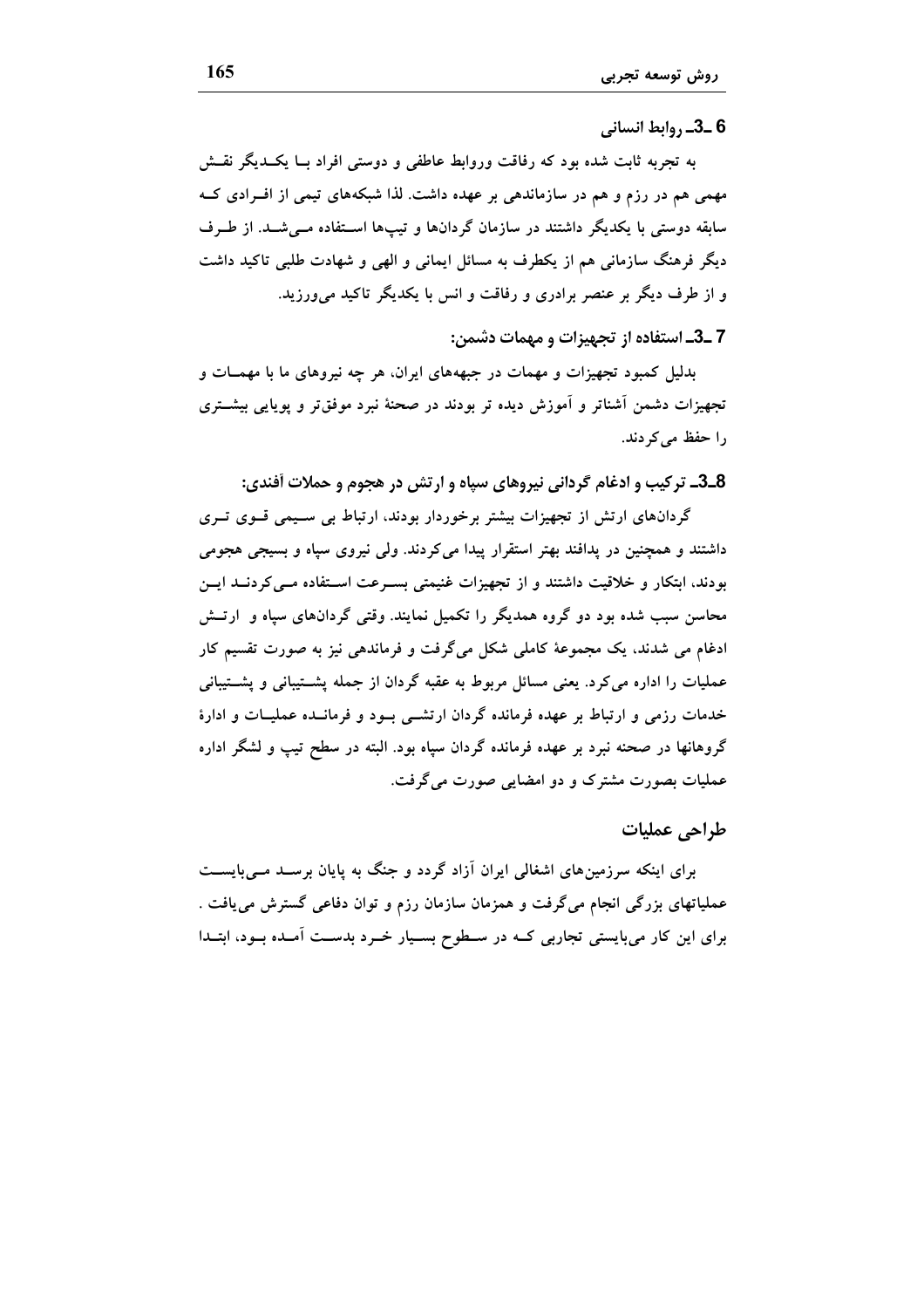مستندسازی میگردید و سپس باید تعمیم پیدا می کرد و در سطوح بزرگتری بکـار گرفتــه می شد ولی تلفیق آنها به یکدیگر نیز باید صورت می گرفت. ثالثاً عناصر جدیدی مثل پیش روی در عمق پس از خط شکنی و استقرار در اهداف بدست آمده و حفظ سـرزمین هــای آزاد شده نیز باید به آنها اضافه میگردید بنابراین اقدامات زیر میبایست انجام میگرفت.

- 1. تعمیم تجارب از سطوح خرد به سطوح کلان یا از سطوح گردانی به سطوح تیپ و لشكر .
- 2. تلفیق تجارب و مفــاهیم تجربــی و تولیــد دانــش دفــاعی و گســترش آن در ابعــاد اجتماعی و سیاسی و کسب توانایی اداره و برنامهریزی عملیاتی در صحنه نبرد.
- 3. اضافه کردن بخشهای آفندی و لجستیکی در سطح عملیات منطقهای به تعبیر دیگــر ارتقاء دانش دفاعی از سطح تاکتیک به سطح عملیاتی.
- 4. اضافه کردن دانش استراتژی نظامی و برقراری روابط منطقی بین سلسله عملیاتهای متوالی و اهداف دفاعی و سیاسی جنگ.
	- 5. نوآوری و خلاقیت برای حفظ غافلگیری استراتژیک و بهبود نتایج.
- 6. دکترین بهمن، برای آنکه سطوح عملیاتی ایران به حدی ارتقا پیدا کنــد کــه بتوانــد سرزمینها را آزاد کند و جنگ را با پیروزی به نفع ایران پایان برد از روش یک گــام عملیات و یک گام ارتقاء توان رزمی استفاده کردیم و نــام آن را دکتــرین بهمــن گذاشتيم .

معنای آن این بود که عملیات از یک نقطه از نبرد و در یــک ســطح محــدود شـــروع می شد ، ولی به مرور گسترده تر و نیز سریعتر میگردید. بطوریکه نه تنهـا دور عملیــات را کاملاً حفظ می کردیم بلکه دشمن نیز تعادل و کنترل خود را در این روندجدیــد از دســت مي داد . فرآيند حلزوني دكترين بهمن عبارت بود از:

الف ) طراحي عملياتي پيوسته و آمادهسازي توانايي ها. ب) یک گام عملیات و یک گام سازماندهی مجرد. ج) سرعت در کسب برتریهای اطلاعاتی، رزمی، لجستیکی و مهندسی رزمی. د)یکپارچگی فکری و اعتقادی ( سیاسی – عملیاتی – ایمانی – اطلاعاتی). هـ) نوآوری و غافلگیری استراتژیکی از طریق مدیریت تحول گرای تعاملی.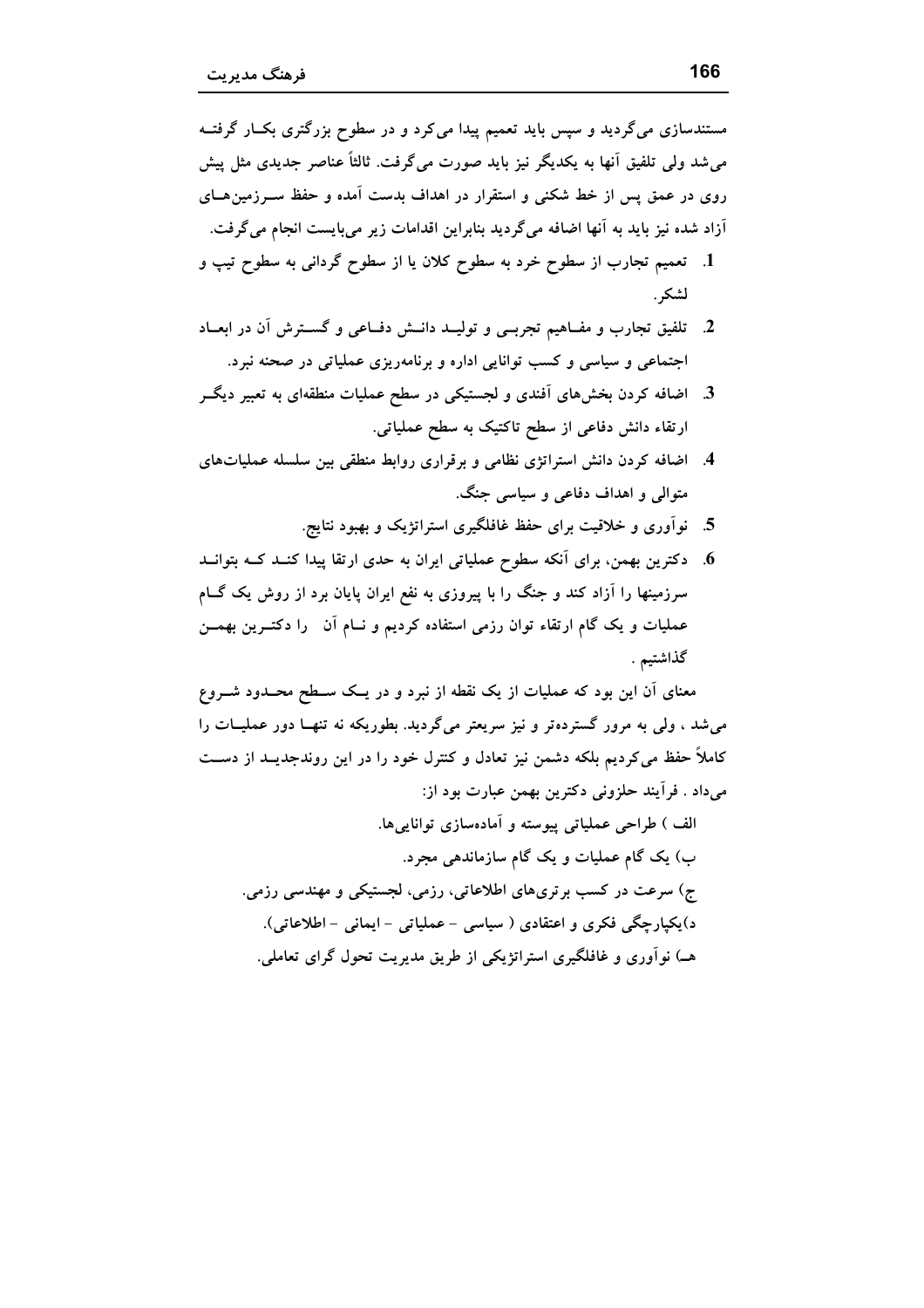نتیجه دکترین فوق به این صورت شد که از ابتدای سال دوم جنـگ اولـین عملیــات ايران ، ثامن الائمه با 5000 نفر رزمنده به موفقيت رسيد . يس از آنكه عمليات ثامن الائمه موفق شد . با آمدن شهید صیاد شیرازی به فرماندهی نیروی زمینی ارتش با من که قبــل از ایشان به فرماندهی سپاه رسیده بودم یک فرماندهی مشترک سپاه و ارتش را تشکیل دادیــم که کل جنگ را این فرماندهی مشترک اداره مینمود. چهارده طرح عملیـاتی توسـط ایــن فرماندهی مشترک تهیه و در یک جلسه شورای عالمی دفاع با ذکر کلیات و خیلی خلاصه به تصویب رسید و سپس یکی پس از دیگری به انجام رسید. نتیجــه آن عملیاتهــا عمــدتاً همراه با پیروزیهایی بود، که نتیجه برخی از آن عملیاتها در جدول ذیل آمده است:

| <b>سرزمین های آزاد</b><br>شده | غنائم      | اسراء        | رزمنده | نام عملیات  | <b>توان رزمی</b> | تاريخ   |
|-------------------------------|------------|--------------|--------|-------------|------------------|---------|
| 500 کیلومتر مربع              |            | 1000 نفر     | 5000   | ثامن الائمه | گر دان ها        | 60/7/5  |
| 1000 کیلومتر مربع             | دو برابر   | 1200 نفر     | 12/000 | طريق القدس  | محورها           | 60/9/10 |
| 2700 کیلومتر مربع             | چهار برابر | 9000 نفر     | 30/000 | فتح المبين  | تيپ ها           | 61/1/1  |
| 5400 کیلومتر مربع             | شش برابر   | 2/000<br>نفر | 60/000 | بيت المقدس  | تيپ های +        | 61/3/3  |

جدول شماره 1: پیروزیهای ایران

### دوران ناكامي

اندیشه دفاعی، انقلابی توانست با کمک روش توسعه تجربسی بـه طراحـبی عملیــاتی دسترسی پیدا کند و با بکارگیری دکترین « بهمن » طی کمتـر از یکســال، یــک شکســت حتمی را تبدیل به یک پیروزی قطعی نموده و سرزمین های اشغالی را آزاد کند. ولی پایان جنگ که دومین مسأله دفاع مقدس بود، بنابر دلایلی که در زیر به آنها اشاره شده است بــا مشکل مواجه و دچار بن بست گردید. ایران در عملیات رمضان، والفجر مقدماتی و والفجر یک که به مدت یکسال به طول انجامید، با ناکامیهای پی در پی روبرو شد.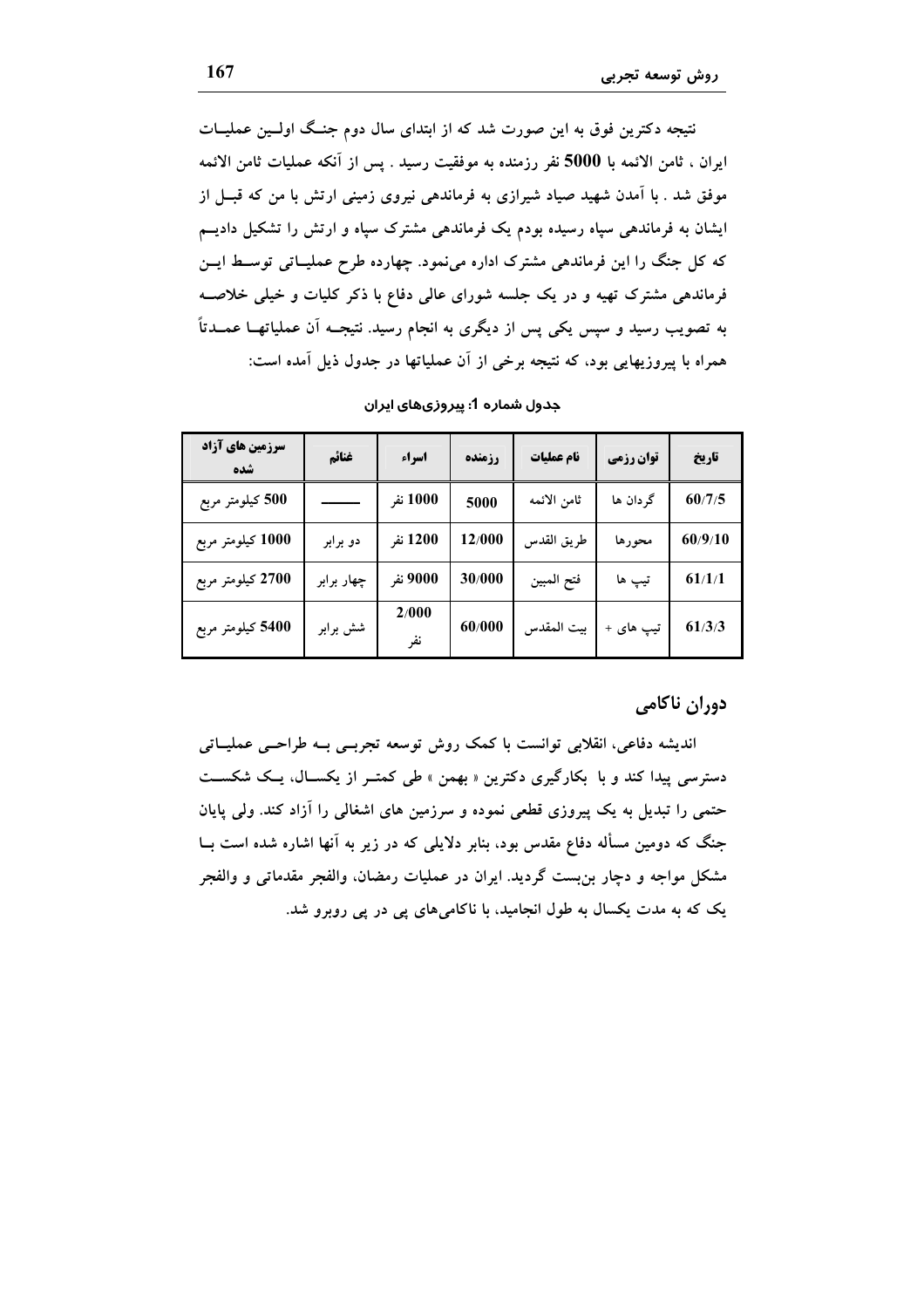درحقیقت اصل پایایی<sup>1</sup> مدل که در اثر فرآیند تجربی بدست آمده بــود، زیــر ســؤال رفت. یعنی نتایجی که بارها با موفقیت کسب می شد دیگر تکرار نگردید. در یاسخ به این مسئله و اینکه چه کاری باید انجام می گرفت تا ماشین جنگی ایران دوباره به راه می افتاد، مورد مطالعه قرار گرفت و به سه مولفه ذیل رسید :

## الف) ناهماهنگی

دو تغییر اساسی در جبهه ایران بوجود آمد: تغییر در استراتژی و تغییر در ساختار دفاعی استراتژی که بدلیل اعتقاد مسئولان سیاسی کشور تبدیل به استراتژی سیاسی شــد و عمر استراتژی نظامی به پایان رسید. بنابراین دیپلماسی، محور شد و جنگ عمدتاً بــه حــد یک عملیات برای پشتیبانی از دیپلماسی، محدود گردید. تغییر دوم در شیوه هماهنگی بــین گروه کلاسیکی جنگ با گروه انقلابی پیش آمد .چون گروه کلاسـیکی معتقــد شــدند کــه فرماندهی جنگ باید به ارتش داده شود و دوران فرماندهی مشترک به پایان رسیده است. این شکاف باعث شد که گروه سیاسی کم کم اختیارات جدیدی گرفته و بر بخش نظــامی هم دخالت بیشتری داشته باشد. لذا گروه سیاسی علاوه براینکه اقتصـاد، بودجــه جنــگ و دیپلماسی را در اختیار داشتند، بعنوان هماهنگ کننده ارتـش و سـپاه و در اواخــر جنـگ بعنوان جانشینی فرماندهی کل قوا نقش پیدا کردند. و سازمان ارتش و سپاه هم از یکدیگر تفکیک شده و در عملیاتهای مستقل از یکدیگر شرکت می کردند .

ب) تغییر استراتژی صدام

ارتش عراق با وجود آنکه شکستهای سنگینی را متحمل شد و عقب نشینی و به تعبیر دقیقتر فرار کرده و ً در سرزمین خود قرارگرفت، همچنان از پذیرفتن مرزهای بین المللــی، امتناع می کرد و بجای آن سریعاً به یک پدافند آهنین دست زد و تواناییهـای خــود را بــا نشان دادن ایران به عنوان یک تهدید منطقهای و کمــک گــرفتن از قــدرتهــای منطقــه و بینالملل، افزایش داد. لذا روز به روز موازنــهٔ قــوا را بــه نفــع خــود تغییــر داد. و جنــگ

1. Reliability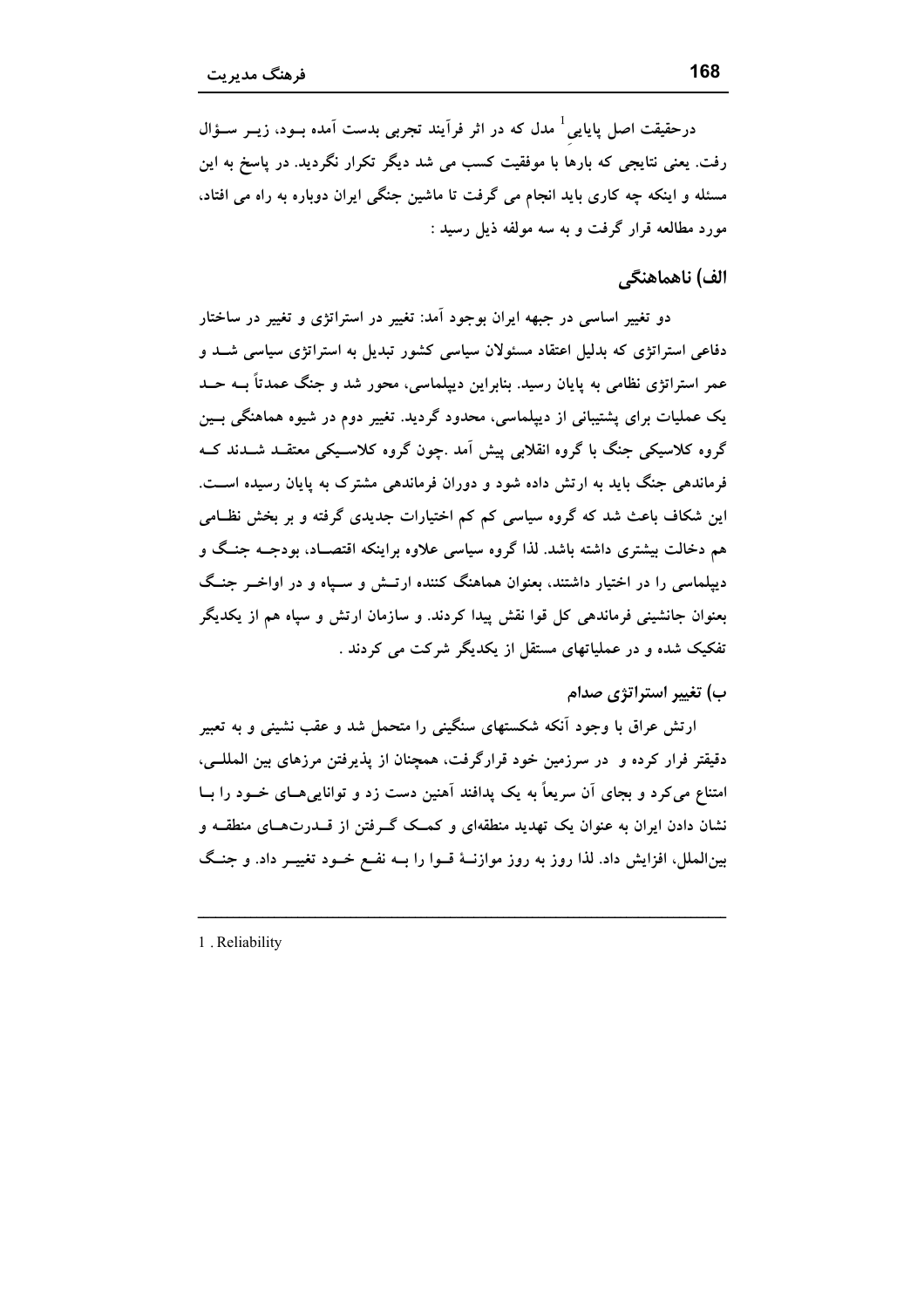تجاوزگری را به جنگ دفاعی تبدیل کرد و از پذیرش یک صلح عادلانه پرهیز می کرد .

ج) تغییر أرایش دفاعی ارتش عراق

با قرار گرفتن ارتش عراق در داخل مرزهای خود آرایش دفاعی خــود را بــه نحــوی صورت داد که از هر نوع جناح دادن به ایران پرهیز کرده بود و بسیاری از معایب تاکتیکی در استقرار نیروهای خود را یوشانده بود. در حالیکه در زمان حضور در داخل خاک ایران به نیروهای مسلح ایران جناح داده بود. و آرایــش آنهــا از نــواقص تــاکتیکی زیــادی نیــز بر خوردار بود.

| زمینهای آزاد شده       | اسرای عراقی  | <b>رزمندگان</b><br>ایرانی | تاريخ وقوع | نام عملیات     |
|------------------------|--------------|---------------------------|------------|----------------|
| ناكام                  |              | 30/000                    | $61$ سال   | والفحر مقدماتي |
| ناكام                  |              | 10/000                    | سال 62     | والفجر يک      |
| جزاير نفتى مجنون       | در حدود هزار | 20/000                    | $62$ سال   |                |
| پاکسازی<br>هورالهويزه  | پانصد نفر    | 15/000                    | سال 63     | بدر            |
| آزاد سازی<br>ا, تفاعات | دويست نفر    | 5/000                     | سال 63     | قادر           |

جدول شماره 2: ناکامیهای ایران

دوران مجدد رونق جبههٔ ایران

یس از آنکه ناکامی های حاصل از جنگ، مجـدداً نبـرد را بــه بــن بســت کشــاند، پیشنهادات جدیدی برای عبور از این بن بست مطرح شد. درحقیقــت، دکتــرین بهمــن بــا اصلاحات زیر ترمیم گردید :

1- اصل یکپارچگی با کوچک شدن خود بازسازی گردید. یعنی مقرر شد که ارتــش جداگانه، مستقل و با فرماندهی خود عمل کند و سپاه هم براســاس آمــوزههــا و اندیشــه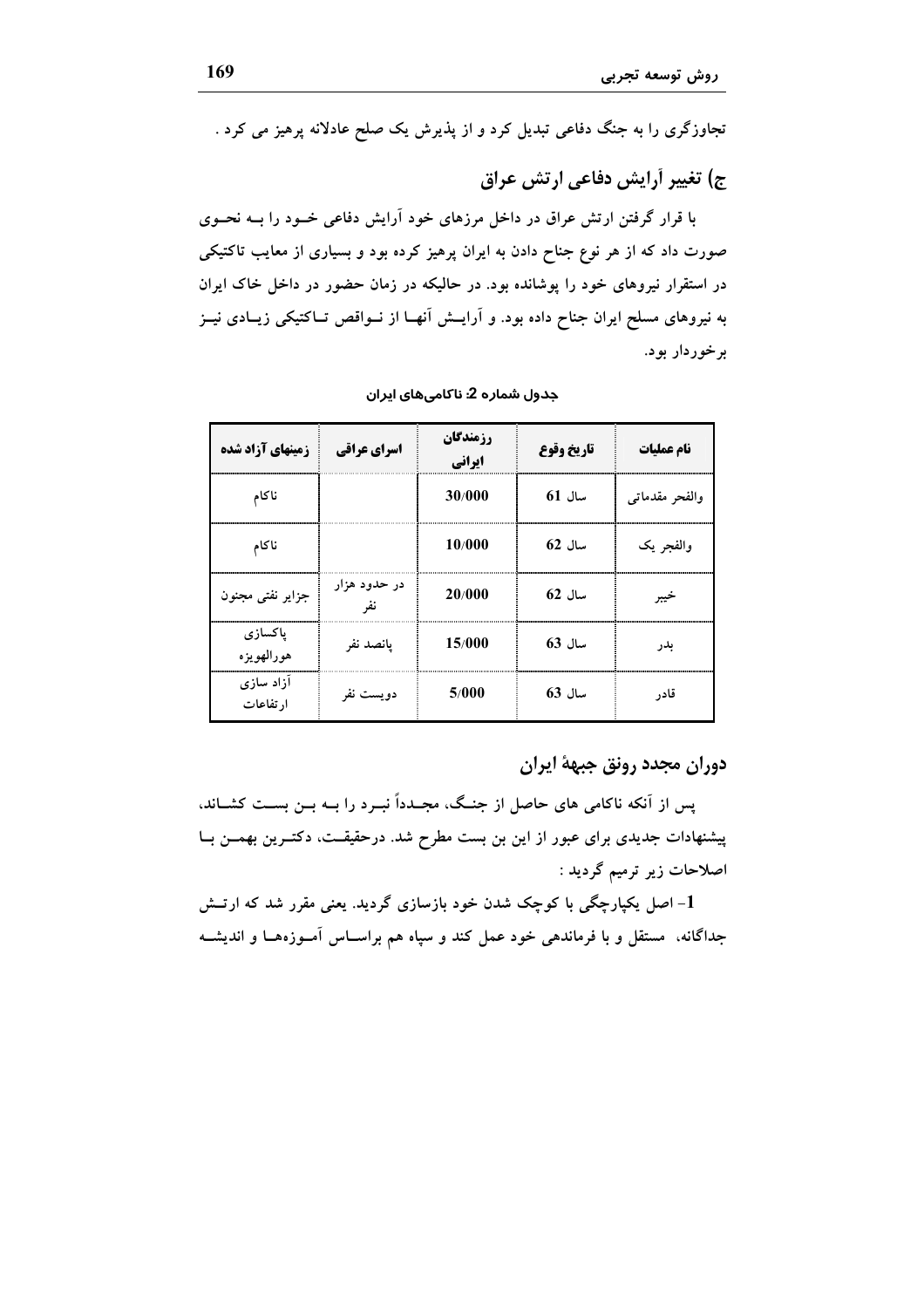دفاعی خود عمل نماید. و دولتمردان ایران هم مسئولیت بیشتری در اداره جنگ و افــزایش توان دفاعی بر عهده گیرند. اگرچه با این عمل، توانایی رزمی ایــران کــاهش مــی،یافــت و تبعاتی در درازمدت گریبانگیر جبهه ایران می شد، ولی هیچ راهکـاری در کوتـاه مــدت برای راه اندازی مجدد ماشین تهاجمی ایران و عبور از بن بست پیش آمده، نداشتیم.

2- زمینهای نبرد تعویض شده و از یک استراتژی تلفیقــی سیاســـی و نظــامی بهــره گرفتيم.

بعد از این تغییرات، عملیات های موفــق والفجــر 8، کــربلای 5 و والفجــر 10 طــی دوسال صورت گرفت. درحقیقت یکبار دیگر از بطن تجربه و بــا کمــک اندیشــه دفــاعی انقلابی یک موج دیگر از پیروزی های نظامی نصیب ایران شد.

در حالیکه عملیات های ارتش از زمانی که از سـپاه جـدا شــد و بــه همــان ســبک كلاسيك انجام گرفت، غالباً باشكست مواجه گرديد. عمليات كميل، شملچه، كـربلاي 6 ، قادر و… توسط نیروهای فداکار ارتش در سالهای آخر جنگ انجام پذیرفت. موفقیت های سیاه در سه سال آخر جنگ و ناکامی عملیات های ارتش با وجــود فــداکاری آن عزیــزان یکبار دیگر ثابت کرد که دوره تفکر و آموزه های کلاسیکی در نظام دفاعی ایران به پایـان رسیده و اندیشه دفاع انقلابی و نظام جدید دفاعی ایران کارآمدی خود را یکبار دیگــر بــه اثبات رسانید. یعنی با همان نظام دفاعی که خرمشهر آزاد گردید، فــاو، شــلمچه و منطقــه شمال عراق به تصرف درآمد. در اثر چنین پیشرویهایی بود که استراتژی آمریکا در جنگ یکبار دیگر تغییر کرد و ترس آنها از سقوط عراق بدست ایران موجب شــد کــه در پایــان دادن به جنگ سرعت دهند و دست از جنگ فرسایشی و اینکه جنگ نباید برندهای داشته باشد، بردارند و قطعنامه 598 که اکثر بندهای آن به نفع ایران بود، را صادر نموده و جنگ ىامان مافت.

علت اینکه پس از آزادی خرمشهر دکترین بهمن نتوانست مجدداً دور عملیاتی خــود را بدست گیرد به دو دلیل برمی گردد.

1- استراتژی جنگ ایران پس ازآزادی خرمشهرتغییرکرد وبه یک اســتراتژی سیاســی تبديل شد.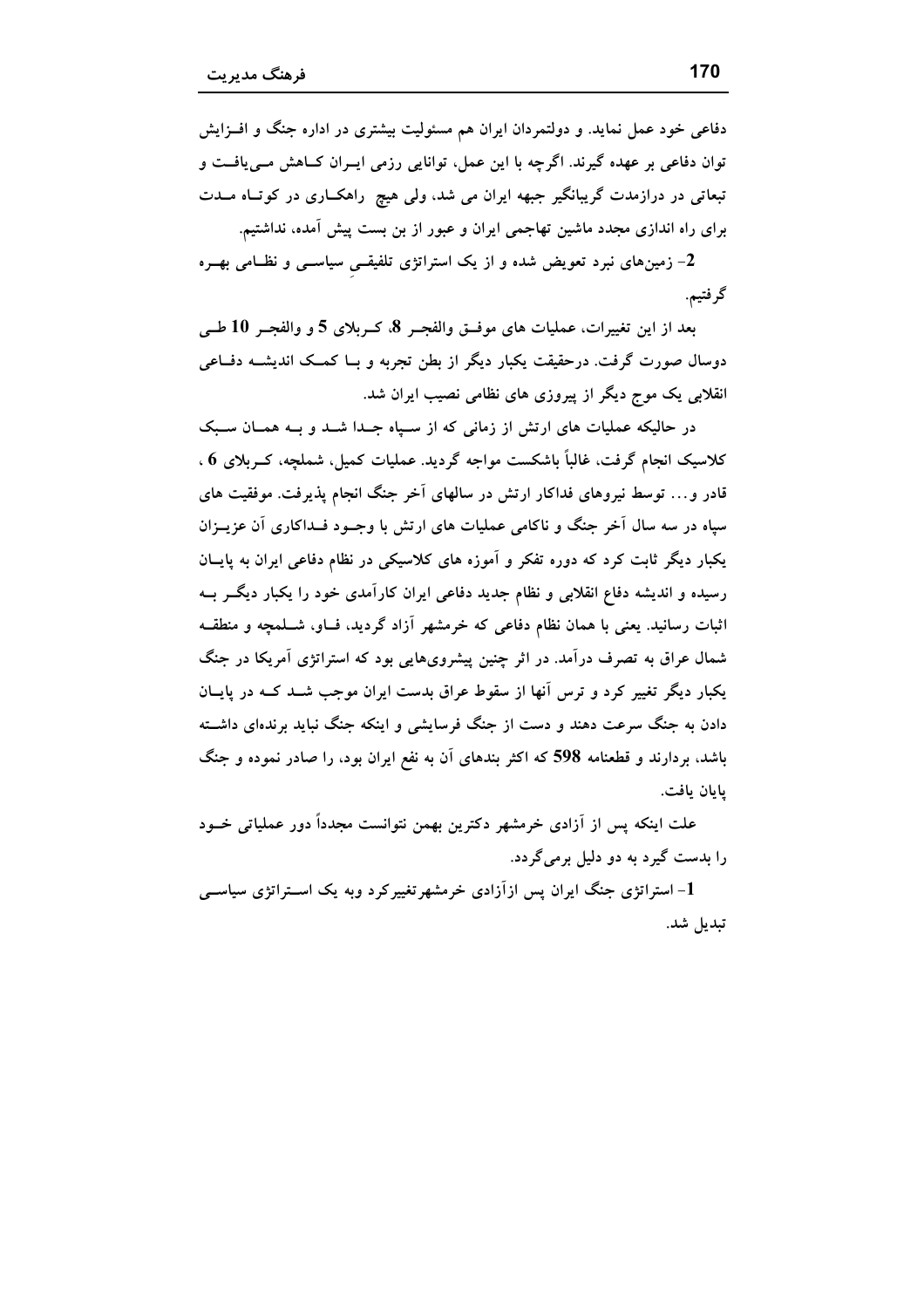2ـ منابع و امکاناتی که دولت و مقامات سیاسی در اختیار نیروهای مسلح قــرار مــی دادند، صرفاً برای ترمیم و نگهداری نیروهای مسلح کفایت می کرد و بــرای توســعه تــوان دفاعی امکاناتی در اختیار قرار نمی گرفت. بنابراین توان دفاعی ایران متوقف شد و اصل « یک گام عملیات ویک گام افزایش توان رزمی» کنار گذاشته شده بود ، اگــر چــه دکتــرین بهمن بنا بر دلایل فوق از دستور خارج شد، ولی موفقیت های ایران در شکل خطی و غیر فزاینده ادامه یافت و منجر به صدور قطعنامه 598 شد و پایه ای برای پایان جنگ گردید.

# نتيجه گيري

توسعه دانایی به توسعه معرفت علمی، دانش فنی، مهارتهای انسانی و فن آوری بستگی دارد. ولی دستیابی به آن توسط روش تحقیق علمی و روش توسعه تجربی حاصـل مي شود. با اينحال توجه محققين و انديشمندان، عموماً بــه «روش تحقيــق علمــي» بيشــتر متمرکز بوده است تا به «روش تحقیق توسعه تجربی» .

روش توسعه تجربی نیازمند یک چارچوب فکری و اصول منطقی است، که با کمک اَن مستندسازی، درک و انتخاب مفاهیم تجربی، تعمــیم، تلفیــق و تولیــد دانــایی و دانــش جدید، تکمیل تجارب و نواوری و نیز خلاقیت، همچنین توسعه دانش تجربی در یک مدل علمی انجام پذیرد. در دفاع مقدس با کمک اندیشه دفاع انقلابسی و روش توسـعه تجربــی «شهید باقری»، تجارب جنگ در سال اول به صورت اصـول و قواعــد رزمــی یــک نبــرد نامتقارن درآمد و با کمک دکترین بهمن، توانست سرزمینهای اشغالی ایــران را آزاد و بــا اصلاحاتی که در آن صورت گرفت، جنگ را نهایتاً به پایان رساند.

دانش دفاع انقلابی که با کمک روش توسعه تجربی شهید باقری کسب شد تا کنــون به چهار کشور منتقل شده است و برای آنها موفقیتهایی را بدست آورد . نیروهای انقلابی لبنان ، عراق ، افغان در خاورمیانه و بوسنی در اروپا از طریق آموزش و یــادگیری تجربــی بخشهایی از دانش دفاع انقلابی ایران ، توانستند عملیاتهـای مـوفقی را در آزاد سـازی کشورشان از تصرف اسرائیل ، صدام حسین ، طالبان صربهای یوگســلاوی انجــام داده و پیروزی هایی را کسب کنند که در تاریخ صد ساله اخیر آنها بی سابقه بوده است.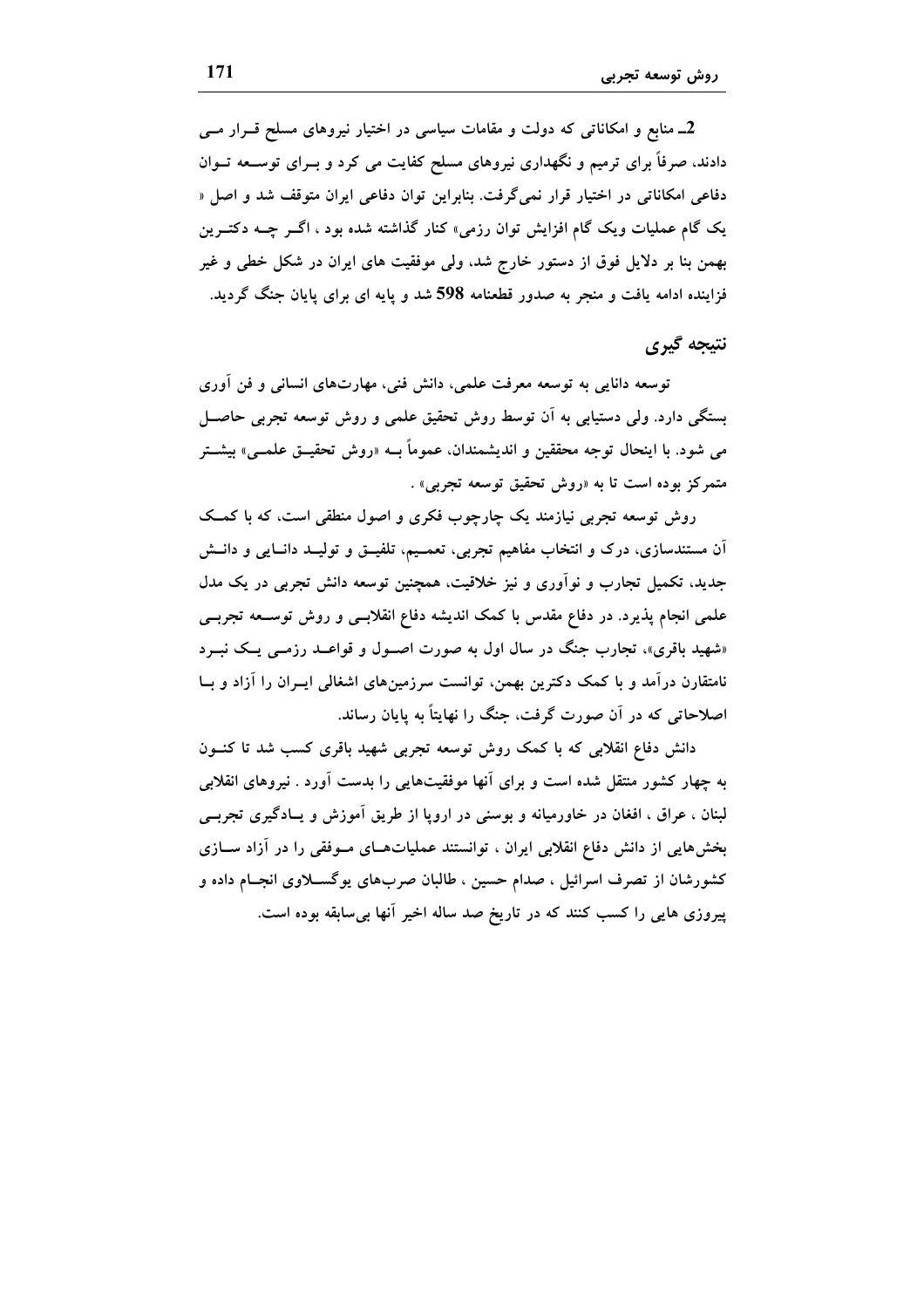در کشور ما یکی از موانع ارتقاء دانایی و معرفت که به توسعه ملــی جامعــه آســیب وارد کرده است، کم بھا دادن به روش توسعه تجربی است. دلیل آنهم این است کــه بــه روش تحقیق علمی بهای بیش از حد داده شده است. یا به تعبیــر دیگــر اهمیــت دادن بــه نظریه و فرضیات در ساخت دانایی و معرفت علمی بیش از نقشی است که بــه نــواَوری و خلاقیت و ایده سازی صحنه عمل و تجربه داده می شود. در حالیکه روزانه هزاران ایده و نوآوری در بنگاههای خُرد، فعالیت های اقتصادی، تعمیم نمی یابند. لذا عدم ثبت، تفســیر، انتخاب، تلفيق و توسعهٔ تجارب موفق مهمترين حلقهٔ گمشده ارتقاء دانايي و معرفت علمي مرتبط با توسعه ملي در كشور، بشمار مي آيد. در حاليكه دو پيشــرفت و موفقيــت اصـــلي ملت ایران یعنی پیروزی انقلاب اسلامی و دفــاع مقــدس هــر دو براســاس روش توســعه تجربی بدست آمده است. روزی نیست که هزاران مفهوم تجربی از درون تجارب موفق در بنگاهها ، فعالیتهای ا قتصــادی، تجــاری، اداری و مــدیریتی بدســت نیایــد. امــا متأســفانه مستندسازی و تدوین منطقی دانش تجربی حاصل از آن، انجام نمــی4پــذیرد و بــه مطالعــه موردی (Case Study)، آموزشی وتربیتی منجر نمی گردد و با رفتن مدیران و کارشناسان اّن مجموعه دولتی، اداری یا بنگاه اقتصادی تجربیات اّنها نیز از بین می رود و بــه عرصــه فراموشی سپرده می شود.